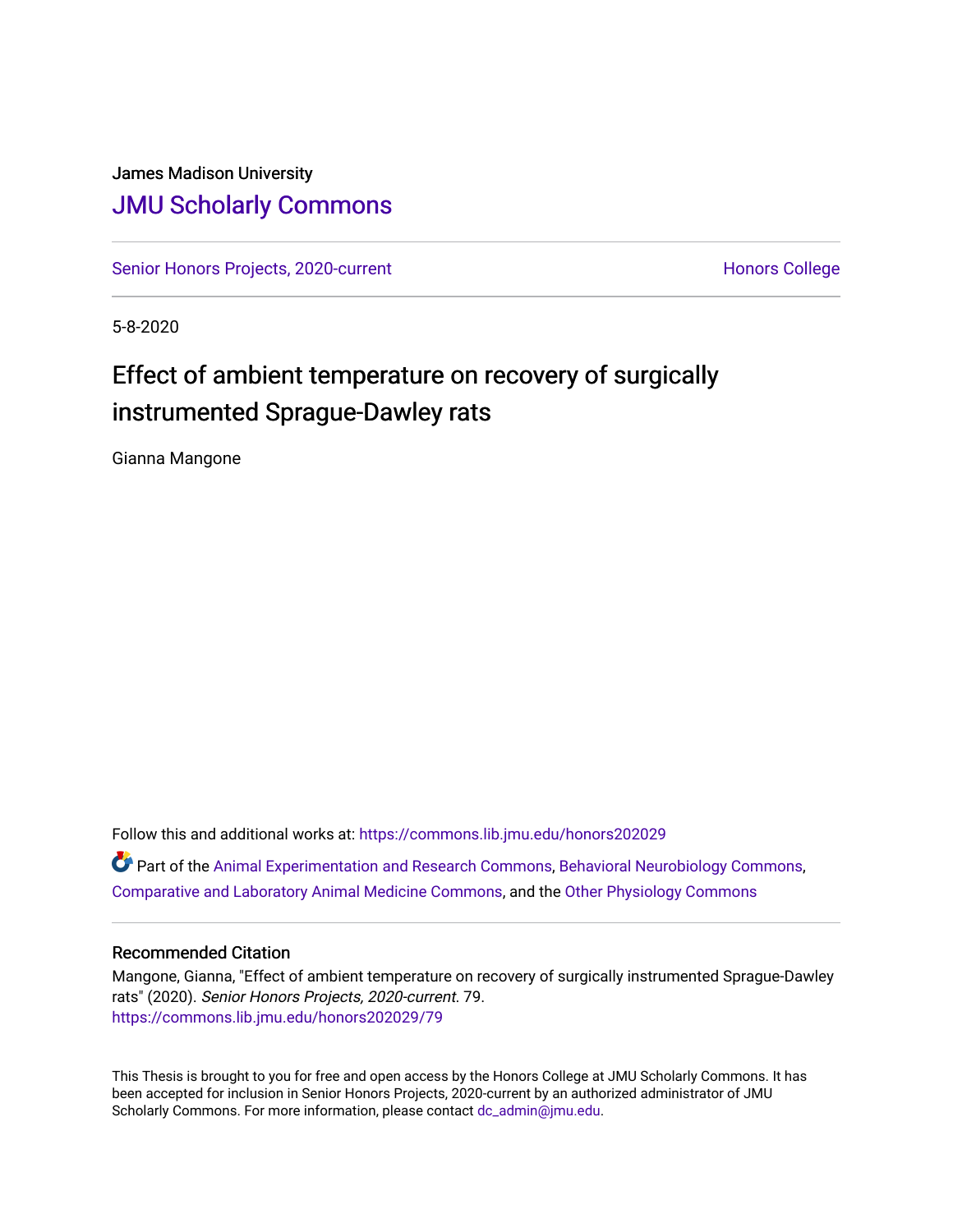Effect of Ambient Temperature on Recovery of Surgically Instrumented Sprague-Dawley Rats

An Honors College Project Presented to the Faculty of the

Undergraduate College of Science and Mathematics

James Madison University

By Gianna Mangone

Spring Semester 2020

Accepted by the faculty of the Department of Biology, James Madison University, in partial fulfillment of the requirements for the Honors College.

Faculty Committee:

Project advisor: Justin Brown, Ph. D;<br>
Associate Professor of Biology<br>
Associate Professor of Biology<br>
Associate Professor of Biology<br>
Associate Professor of Biology<br>
Associate Professor of Biology

\_\_\_\_\_\_\_\_\_\_\_\_\_\_\_\_\_\_\_\_\_\_ \_\_\_\_\_\_\_\_\_\_\_\_\_\_\_\_\_\_\_\_\_\_ \_\_\_\_\_\_\_\_\_\_\_\_\_\_\_\_\_\_\_\_\_\_ Associate Professor of Biology

Honors College Approval:

Bradley R. Newcomer, Ph.D., Dean, Honors College\_

Public Presentation: This project was scheduled to be presented at JMU Biosymposium at the Biology Department on April 17<sup>th</sup>, 2020. This was unfortunately cancelled due to COVID-19.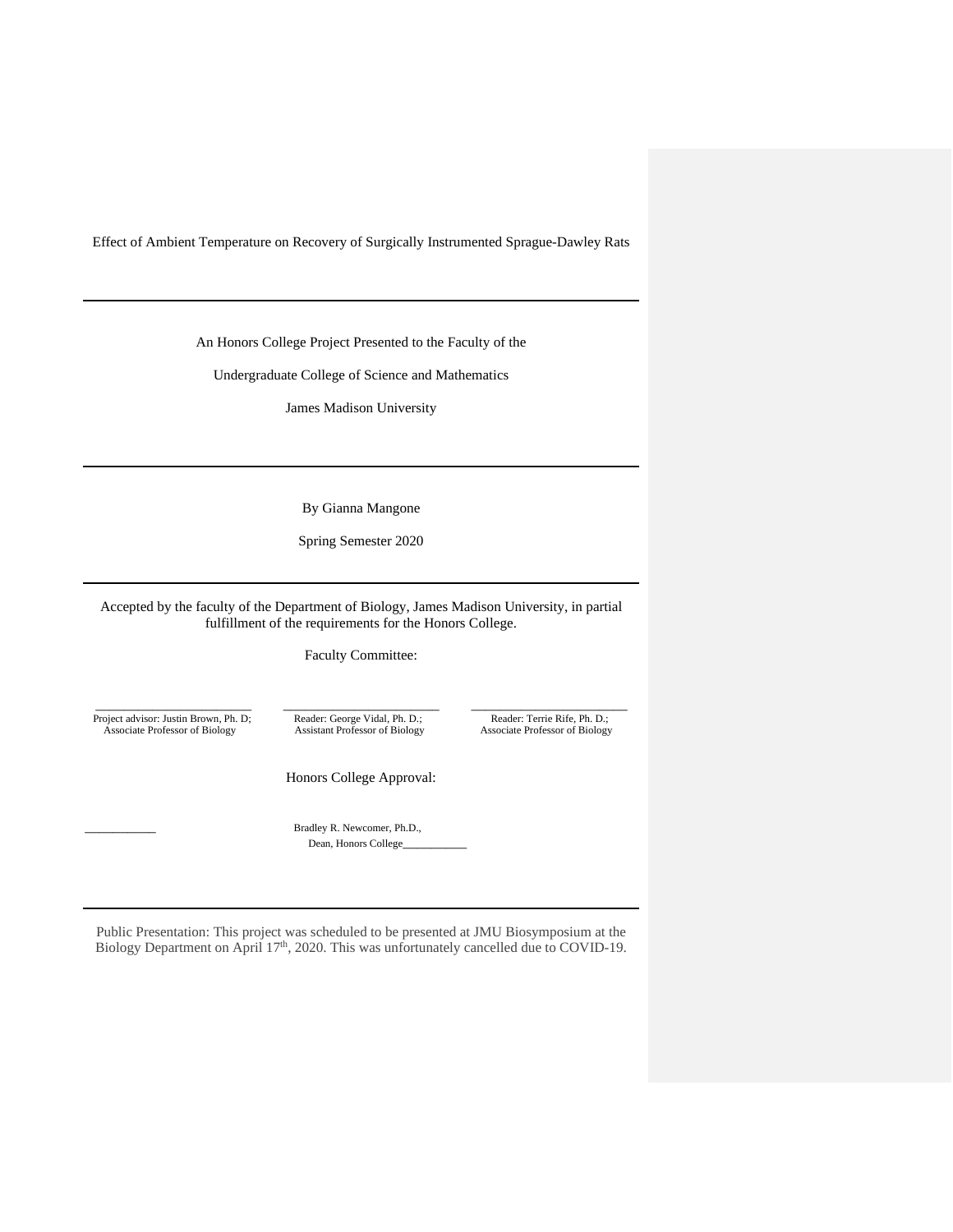# **Table of Contents**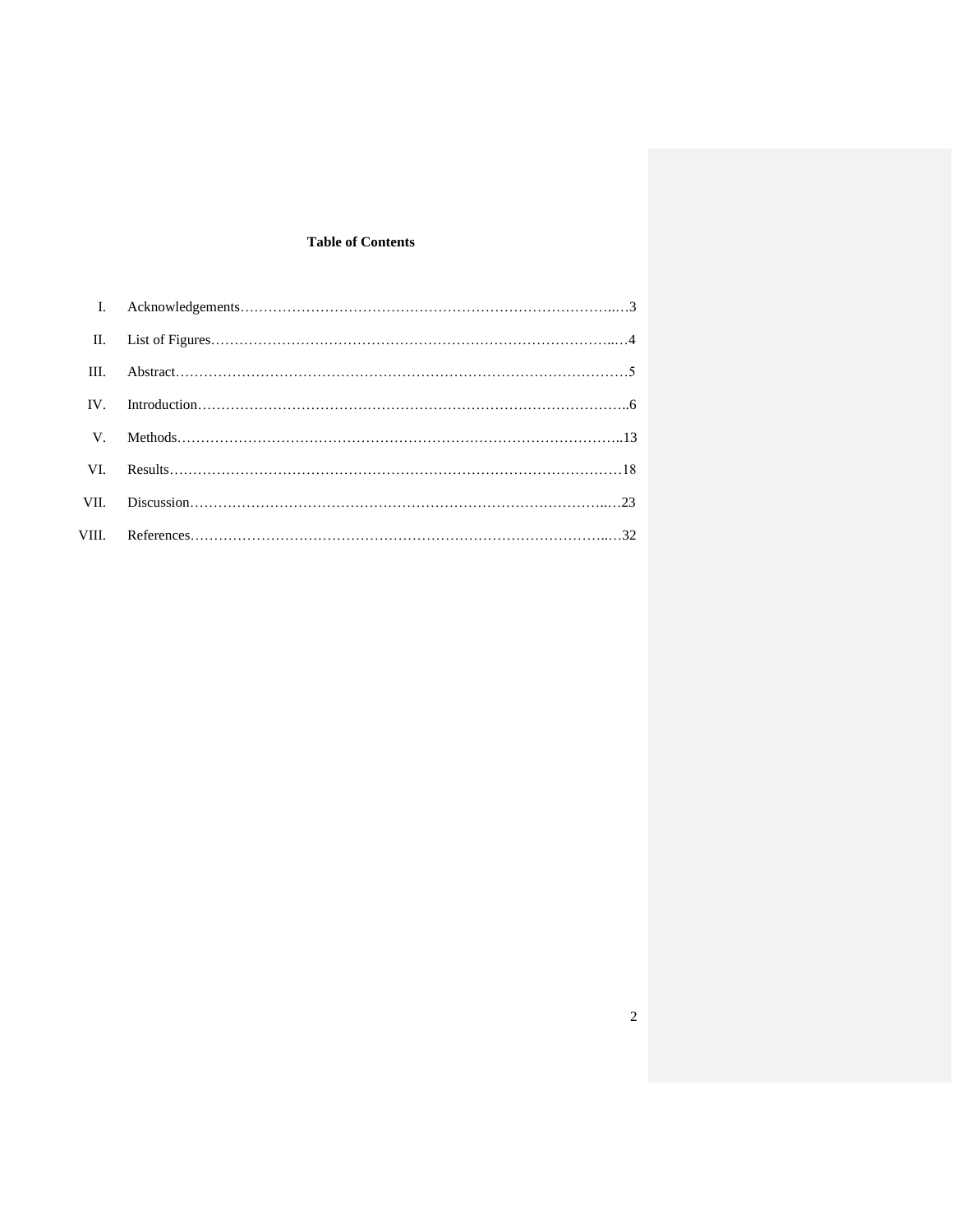# **I. Acknowledgements**

This research was supported by the James Madison University Biology Department. I would like to thank my PI, Dr. Justin Brown, for his constant dedication to his research lab and his students. His irreplaceable mentorship these past four years and guidance through this project is forever appreciated. I'd also like to recognize Dr. George Vidal and Dr. Terrie Rife for their comments and support on this thesis project. Additionally, a huge thank you to my colleagues, Lauren Trzcinaki, Alexandra Black, Katarina Knudsen, and Emily Watts for their assistance in collecting data for this project. Lastly, I would like to thank my family and friends for their endless support throughout this journey.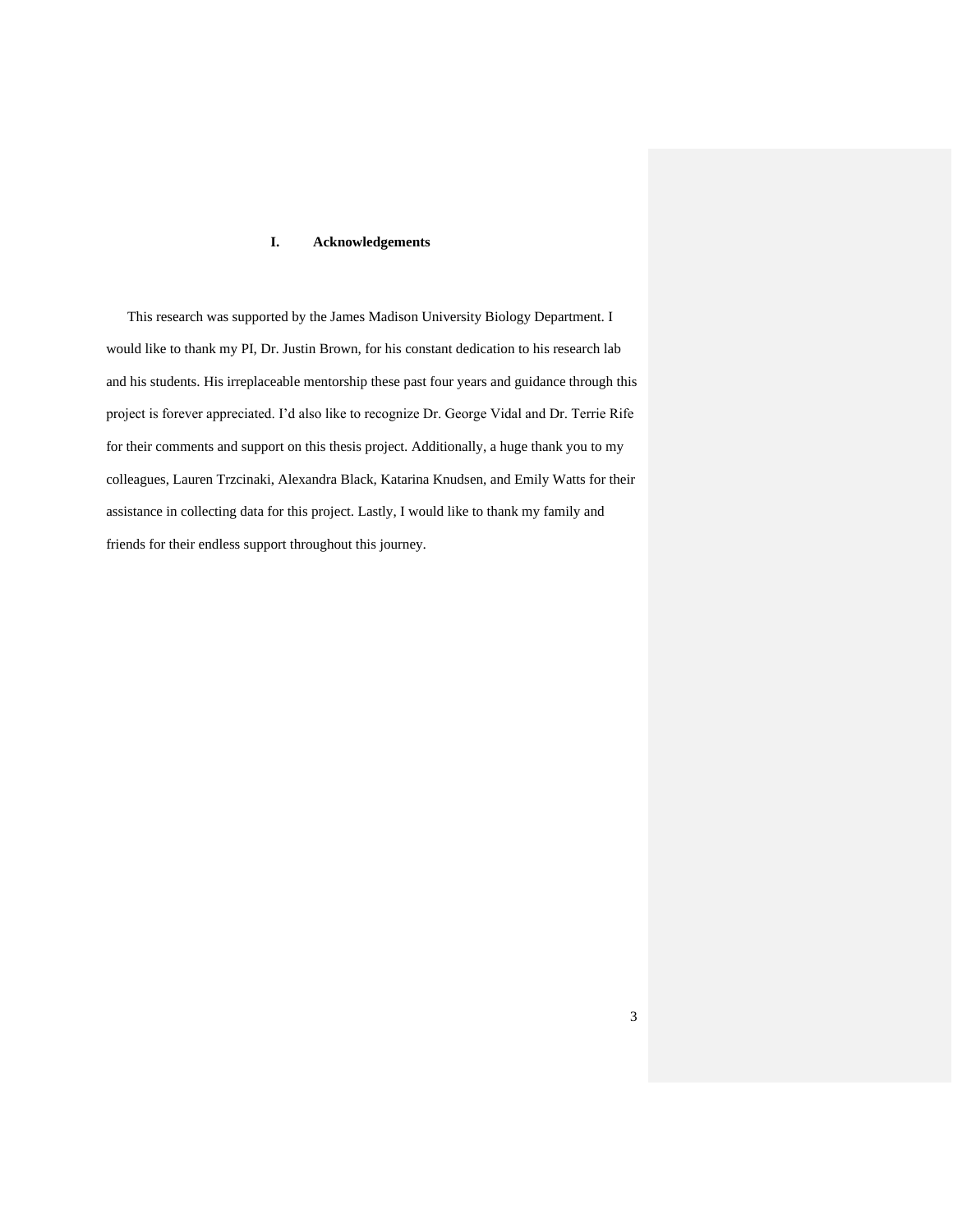### **II. List of Figures/Tables**

- **Table 1 - Experimental Groups for Ambient Temperature**
- **Figure 1. Cage Top Warmer**
- **Table 2. The Effect of Ambient Temperature on Survival Rate**
- **Figure 2. Fluctuations in Tc Among Each of the Five Tamb Groups Over the Course of 7 Days After Surgery**
- **Figure 3. Figure 3. Effect of Tamb on Tc Recovery in the 24 Hours After Surgery**.
- **Figure 4. Tamb effects on restoration of Body Weight to Pre-surgical Levels**
- **Figure 5. The Effect of Tamb on Food Consumption During Recovery**
- **Figure 6. The Effect of Tamb on Water Consumption During Recovery**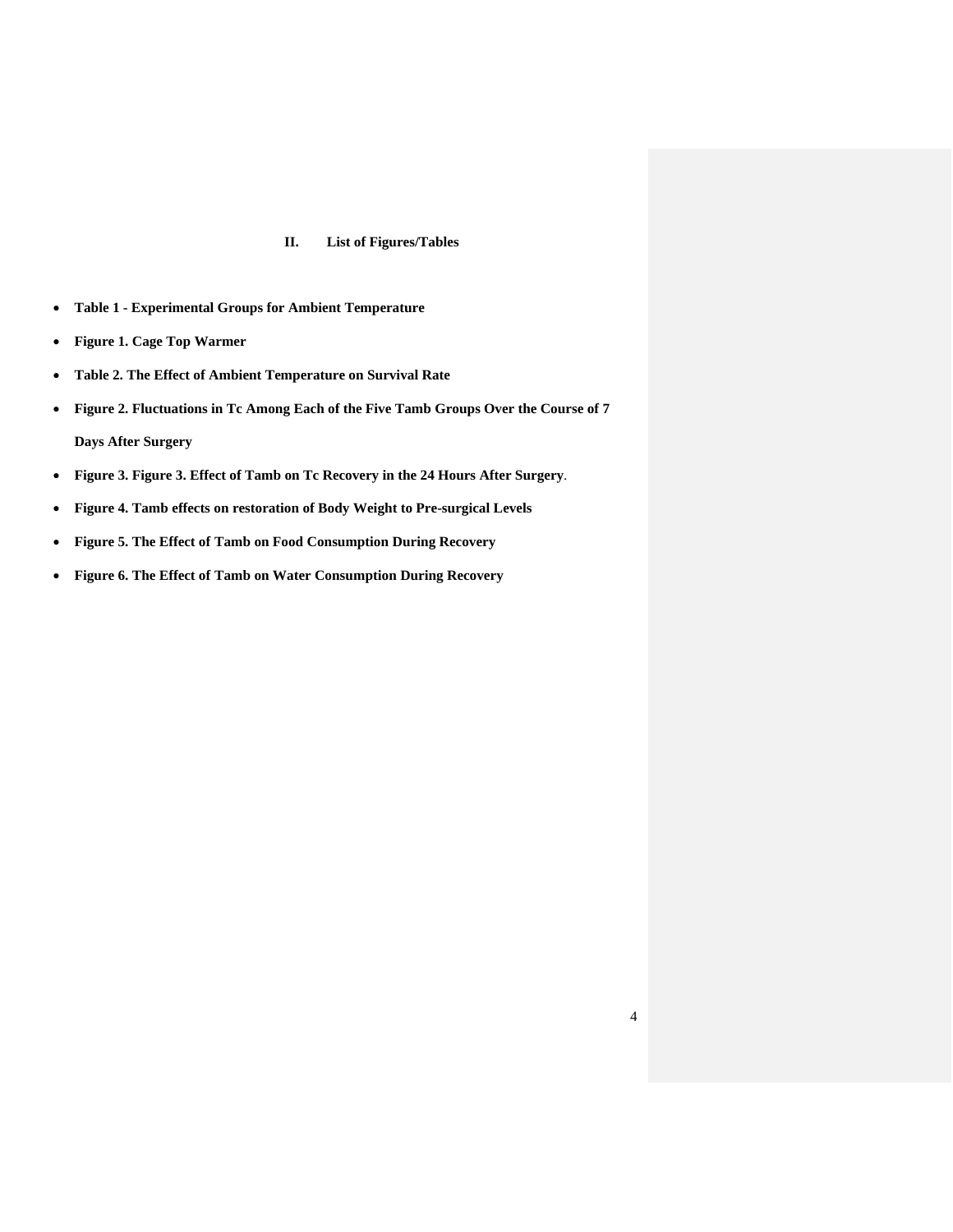#### **III. Abstract**

Based on current guidelines for housing rodents after surgical instrumentation, rodents may be housed at temperatures that hinder surgical recovery and cause thermal stress– room temperature (21°C) being one of them. Rodents are often housed at room temperature since this temperature is easy for humans to be caring for them. However, if recovering rodents are thermally stressed, experimental results will be confounded. To address this issue, Sprague-Dawley rats were surgically instrumented with radiotelemtry thermoprobes (Data Sciences, #TA-10F40) to monitor their core temperatures, then housed at one of five temperatures to assess the effect ambient temperature had on multiple aspects of their recovery from surgical instrumentation. Previous studies have found that when rats, which have not gone undergone surgical instrumentation, can choose their ambient temperature they choose 27°C (Pham-Le and Brown 2012). Knowing this, rats recovering from surgery may benefit from a slightly warmer temperature than their preferred temperature since heat was lost to the environment from the exposing of body cavities during surgery. In this project it was hypothesized that rats recovering at slightly warmer temperatures (30°C and 33°C) than their preferred temperature of 27°C would recover more quickly than rats recovering at colder temperatures (21°C and 24°C). To test the hypothesis, various aspects of recovery were assessed among the groups such as survival rate, return to a normal core temperature (36.5°C), return to pre-surgical weight, food consumption, and water consumption. It was found that rats in the 27°C group had a higher survival rate (80%) than the rats at the warmer groups, which partially rejects the hypothesis. Surprisingly, there was no trend in the effect of Tamb to the time to return to a normal core temperature of 36.5°C. The statistical analysis for the return to pre-surgical weight, food consumption, and water consumption were not accomplished due to time constraints from COVID-19. The statistically tested data suggests that mild heating may not facilitate surgical recovery as hypothesized. Although, accurate conclusions cannot be made because the sample sizes were too small and further statistical analysis must be done. In the future, larger samples sizes will be obtained to gain more clarification on the effect temperature has on surgical recovery.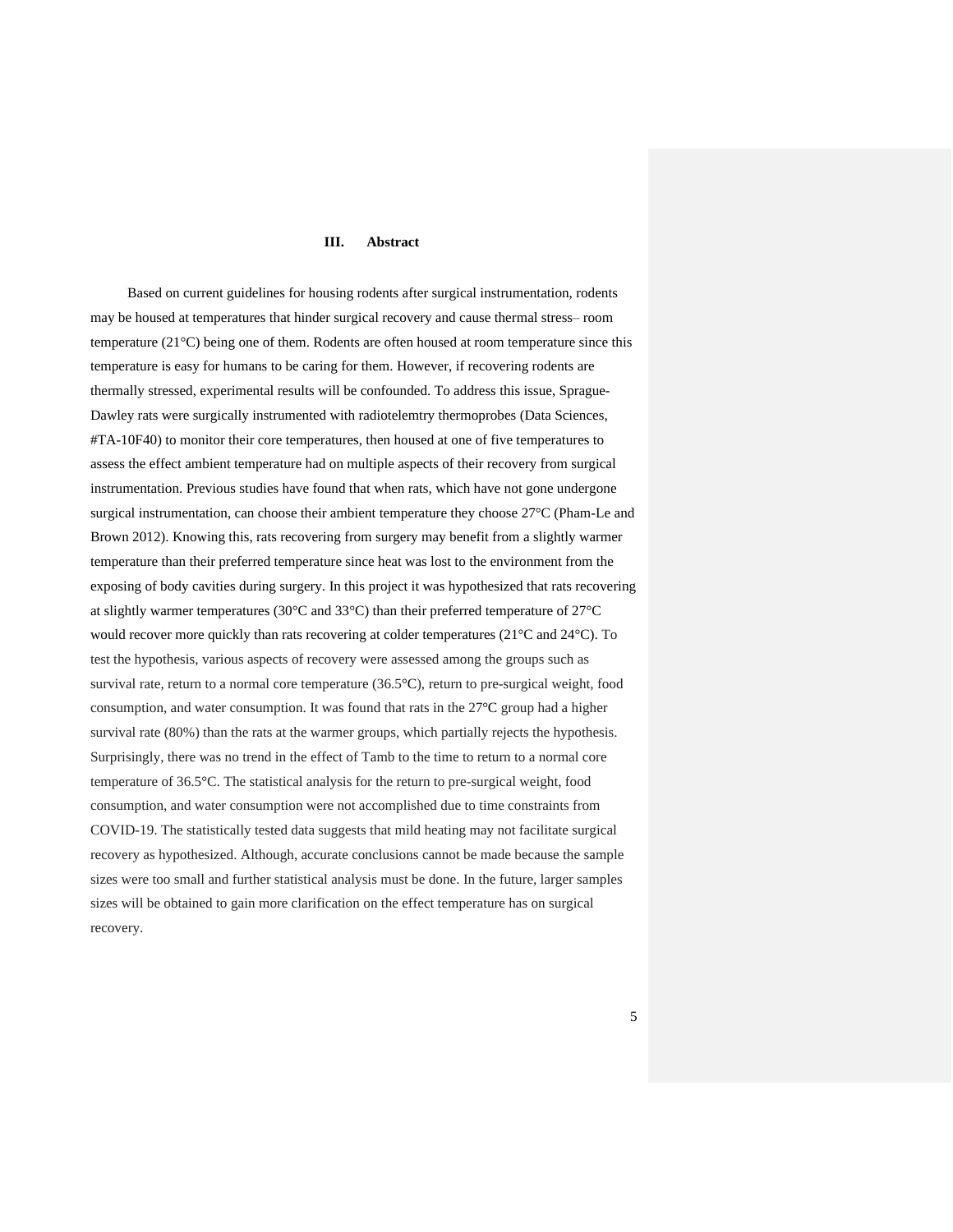#### **IV. Introduction**

#### Summary of problem

Current housing guidelines suggest that Sprague-Dawley (SD) rats be housed at a temperature within the range of 20°C to 26°C (Guide 2011). Rats are normally housed at room temperature  $(\sim 21^{\circ}\text{C})$ , since this is a comfortable temperature for humans to care for them. However, previous work in this lab has found that when rats are allowed to choose their own ambient temperature (Tamb) they choose  $27 \text{ °C}$  (Pham-Le and Brown 2012). This behavior of rats to choose a warmer temperature, one that it outside of current guidelines, suggests that rats are more comfortable at higher temperatures than what is required by current housing guidelines.

SD rats are often surgically instrumented with devices to measure physiological processes such as core temperature (Tc), motor activity, heart rate, etc. Surgery greatly affects normal thermoregulation. When anesthetics are used to surgically instrument rats, not only does the invasive surgical instrumentation lead to the loss of body heat by exposing body cavities to the environment, but anesthetics also cause a lowering of body temperature by deactivating thermoregulatory control mechanisms which leads to hypothermia (Prudian et. al 1997). Normal Tc is 36.5 to 38C in unstressed SD rats, but can greatly decrease following invasive surgery. "Small mammals can experience a decrease of 4 to 10  $^{\circ}$ C in core body temperature during only 15 to 20 min of general anesthesia, resulting in marked hypothermia" (Taylor 2007). Therefore, various external heating sources are used to help mitigate the surgically induced hypothermia. "The extremely large body surface area to weight ratio of small animals renders them particularly prone to heat loss during surgery, which must be compensated for with external heating devices" (Roehl et al. 2011). How long, and to what degree that heating should be maintained to facilitate recovery, remains unexplored but could be a significant factor in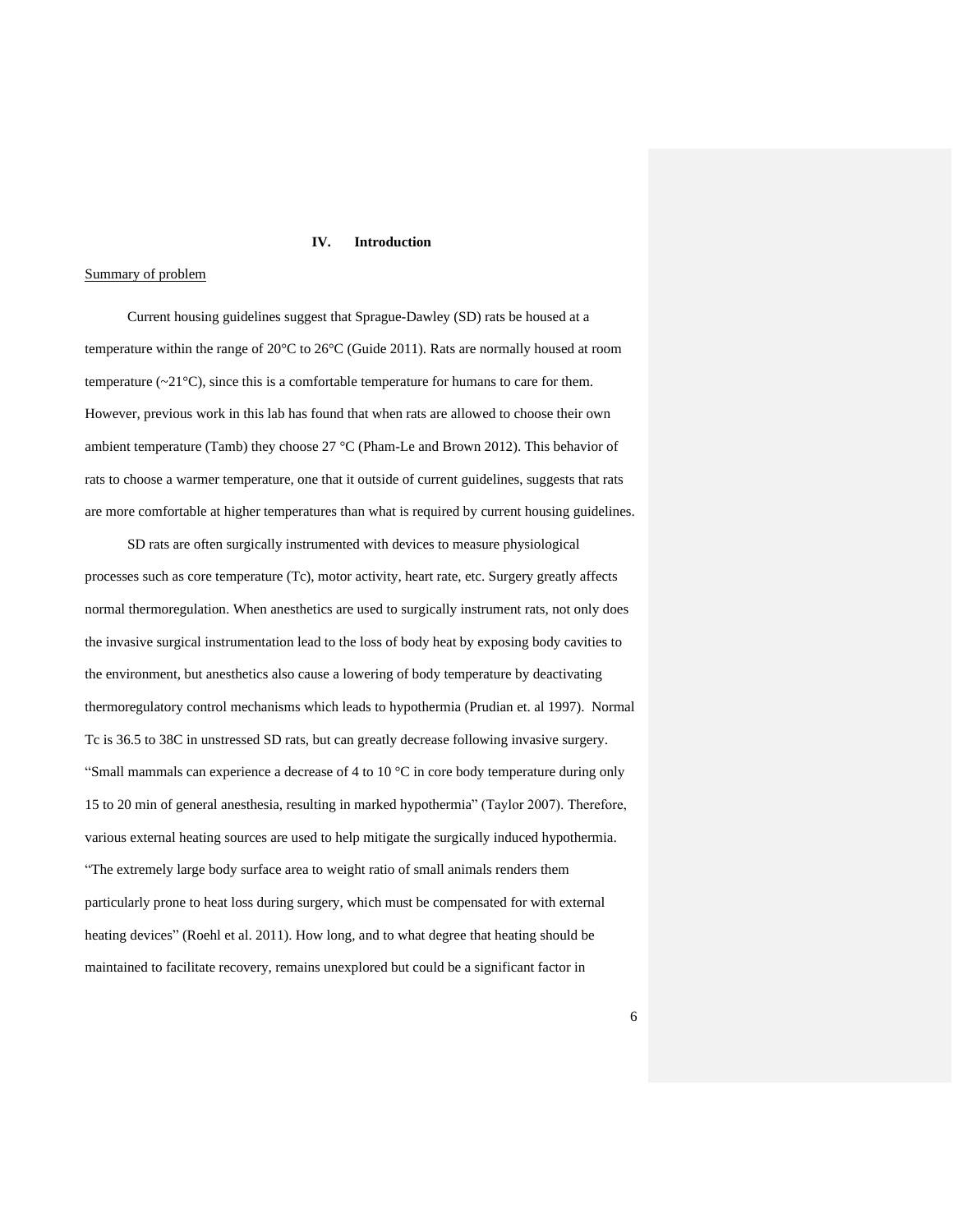facilitating surgical recovery by helping to minimize thermal stress. Since the body temperature of a rat is low after surgery, a warmer ambient temperature beyond current guidelines may be beneficial for a rat's recovery in that it could help the animal recover to a normal Tc more rapidly, and thereby reduce the thermal stress in which an animal is exposed after surgery.

Unfortunately, rats are often returned to their home cage and environment shortly after surgery for recovery. This often means the rats are housed at  $\sim$ 21 $\degree$ C, which is comfortable to personnel caring for the animals and is within current guidelines, but well below their preferred temperature. The result is that rats recovering from surgery at room temperature are cold stressed and spend their metabolic energy thermoregulating in addition to recovering from surgical stress. A rat can appear to be fully recovered after surgical instrumentation based on appearance and mobility, but they can be experiencing significant metabolic stress that affects basic metabolism, circadian rhythms, and other physiologic variables that are not easily observed externally, which confounds experimental outcomes. Using thermally stressed rats for experiments will make it difficult to distinguish whether the results were caused by thermal stress or the experiment itself. Observing the detailed behavioral and thermoregulatory responses of a rat during its recovery is a simple way to monitor their recovery progress, but other measures should be taken to ensure that they are fully recovered.

In this study it is proposed that warming rats by housing at 30°C or 33°C for an extended period of time (1 week) after surgery will facilitate recovery while housing rats at cooler temperatures (21°C or 24°C) will hinder that recovery. Food and water intake, body weight changes, and alterations in Tc will be closely monitored for signs of recovery in each group. Findings in each Tamb group will be compared to rats housed at 27°C (control group) because that is their preferred Tamb when unstressed.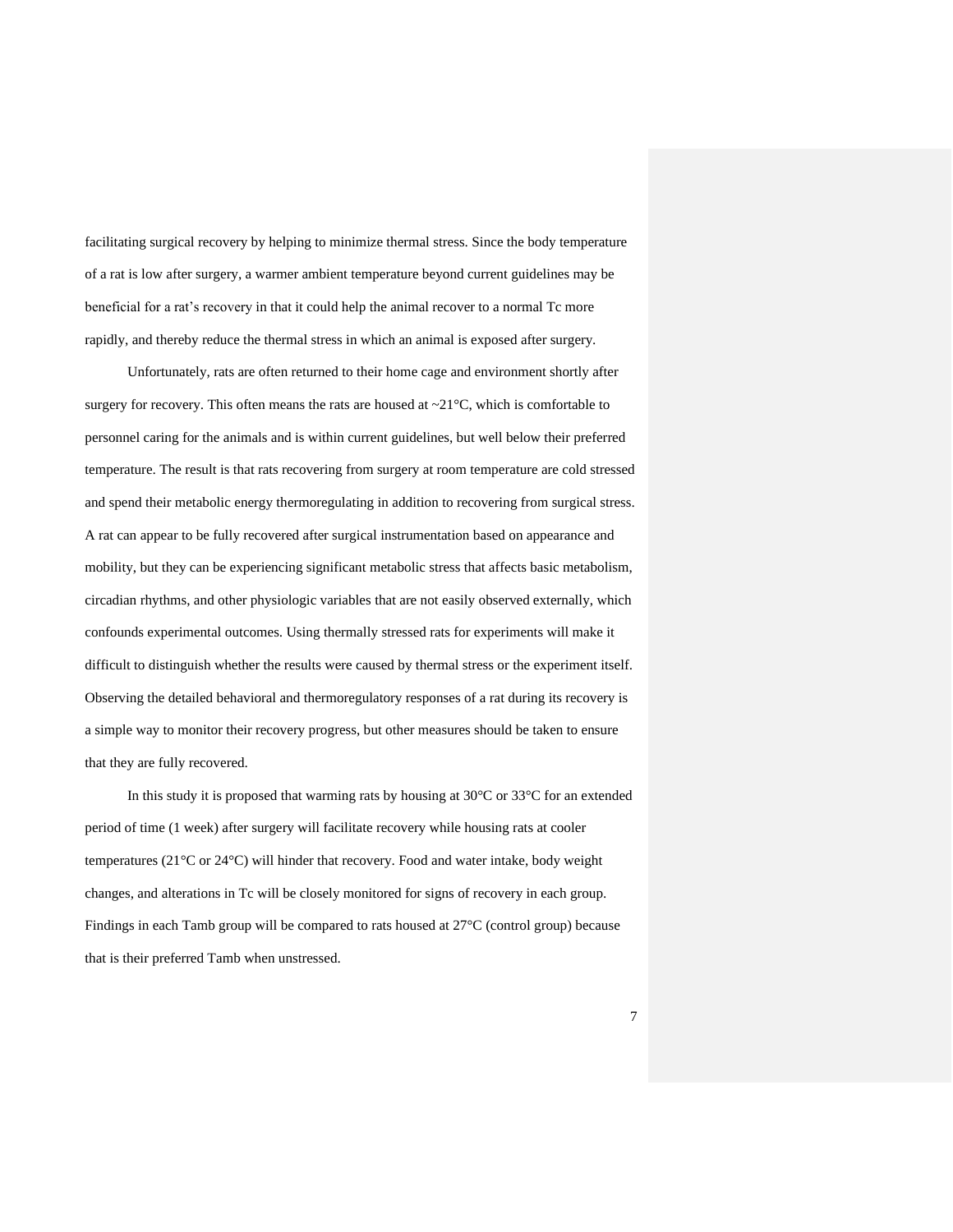#### Overview of Thermoregulation and the Role of Tamb in Housing of Rats

The thermal neutral zone (TNZ) is the range of Tamb at which rats are using minimal metabolic energy to thermoregulate (Gordon 1993). It is marked by the lower critical temperature (LCT) and the upper critical temperature (UCT), which in SD rats is 22°C and 27°C respectively (Gordon 1993). When a rat is housed outside of these Tamb it will spend more metabolic energy thermoregulating. Since the room temperature at which rats are often housed (21°C) is below the LCT for rats, rats are forced to spend their metabolic energy on generating heat to maintain core temperature (Tc). If this occurs after surgery, rats are spending metabolic energy regulating their normal Tc instead of recovering from surgical stress. This may prolong their recovery from surgery. Conducting lab experiments with rats at temperatures within the TNZ however allows for the closest approximation of the normal, unstressed physiologic response. Therefore, the results from an experiment will not be confounded by thermal stress factors.

The brain normally coordinates thermal homeostasis responses despite numerous alterations in environmental temperatures. The preoptic area (POA) of the hypothalamus, the thermoregulatory control center in mammals, activates thermo-effector mechanisms in a multitude of ways to bring Tc back to set point when mammals are exposed to extreme external temperatures. The POA does this by taking information in from the body's temperature sensors and comparing the Tc to the thermoregulatory set point, then determining what changes need to take place. Exposure to temperature extremes outside of the TNZ result in behavioral, physiological and morphologic changes (Gordon 1993). If the ambient temperature where rats are housed is below the LCT or above the UCT, the Tc may be forced outside of the normal range requiring the POA to coordinate metabolic and behavioral changes to thermoregulate.

8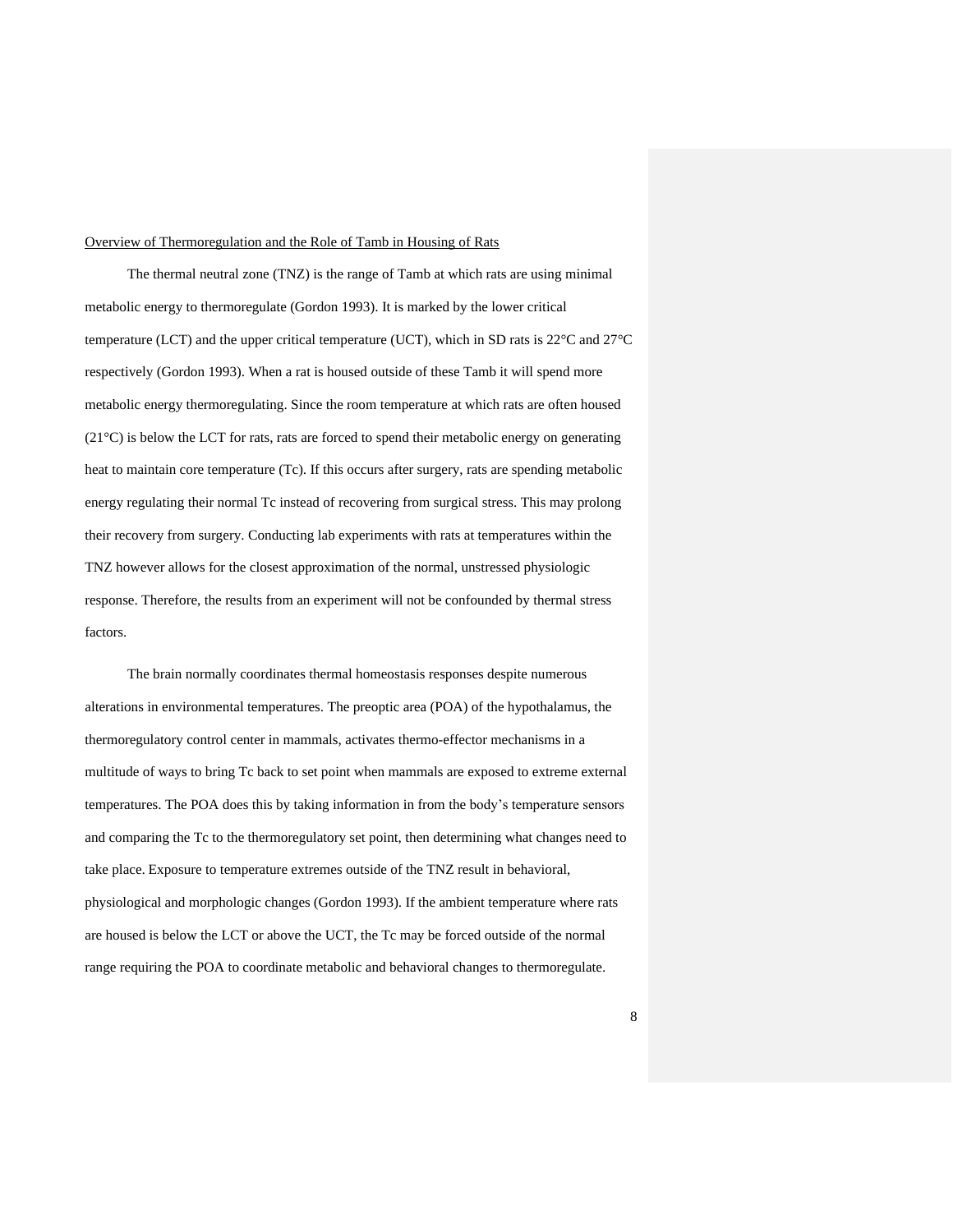When Tc is below the LCT, shivering thermogenesis can bring the core temperature back to set point by the shivering of skeletal muscle, which leads to the oxidation of fatty acid reserves in adipose tissues (Vaillancourt et al. 2009). However, non-shivering thermogenesis is a more common automatic response to cold stressed rodents. This process involves the activation of brown adipose tissue located in the interscapular region on a rat, which helps generate heat by making ATP production less efficient (Himms-Hagen 1984). Also initiated by the POA, the vasoconstriction of the vasculature in the rat's tail brings blood closer to their core to limit heat loss to the environment. Behaviorally, rats will burrow, or minimize their surface area by huddling their posture, to prevent heat loss when they are cold (Gordon 1993). When the ambient temperature is above the UCT, the POA will activate thermo-effectors that vasodilate vasculature in the rat's tail to facilitate heat loss. Rats will also sprawl out their bodies to lose heat to the environment or lick their fur to spread saliva on their skin, which when it evaporates, helps to lower Tc (Hainsworth 1967).

The outcome of biomedical experiments in the whole animal often depends on the thermal environment and can be greatly influenced by endocrine mechanisms as well (Romanovsky et. al 2002). For example, stress hormones like cortisol, epinephrine, thyroid hormone, and overall sympathetic outflow of the nervous system are increased during stress. Each of these would increase thermogenesis and many would affect cardiovascular and respiratory function too. The hypothalamus-pituitary-adrenal gland axis (HPA) is activated during times of stress and releases stress hormones that can be measured in animals. In rats it was found that when exposed to mild heat stress  $(32^{\circ}C)$  for one week, there was a significant increase in adrenocorticotropic steroids and Cortisol, which are the end product of the HPA activation (Wang et al. 2015). For cold stress on the other hand, it was found that rabbits exposed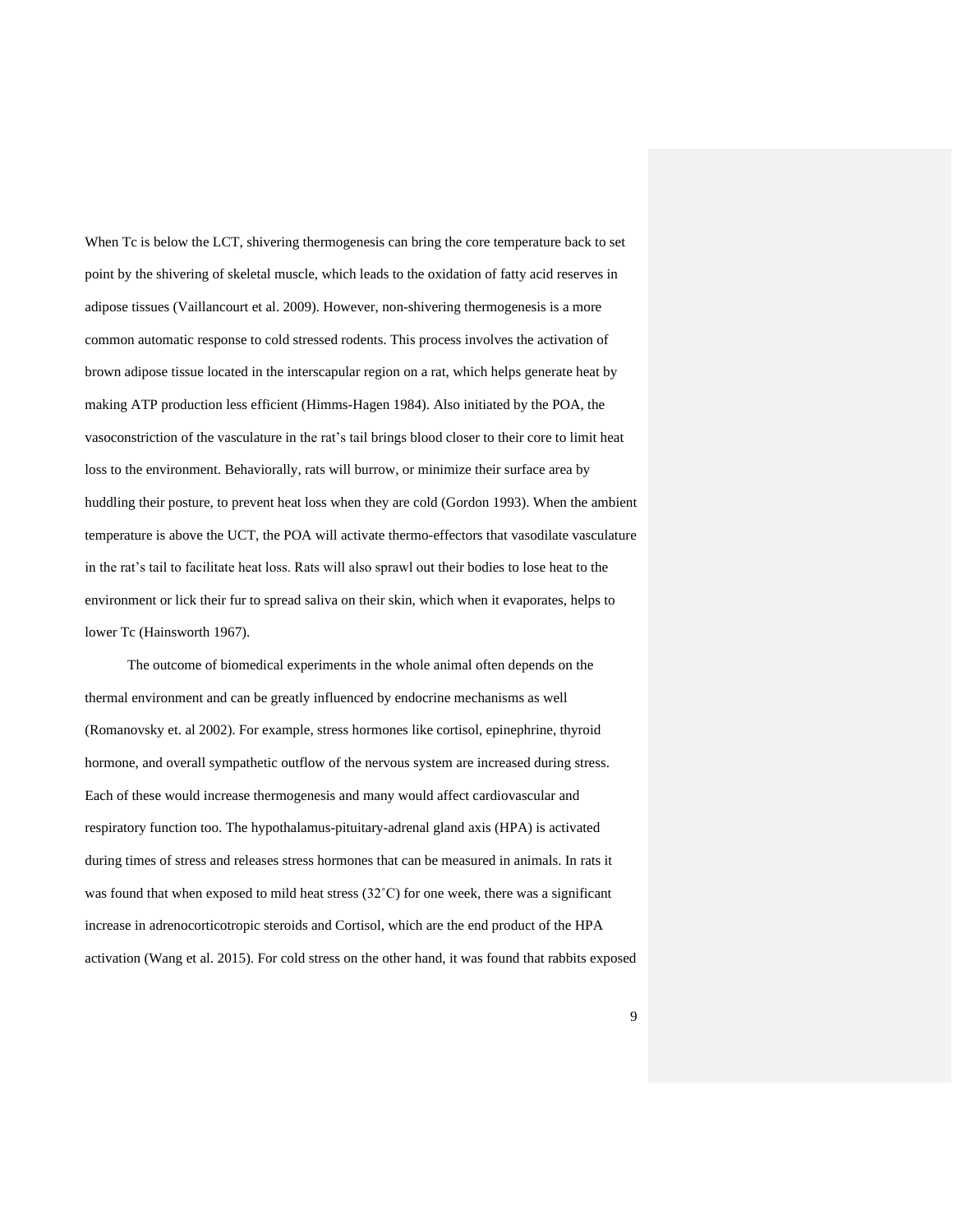to moderate cold stress temperatures had an increase in thyroid hormone, presumably to increase their core temperature (Brown-Grant et al. 1954). These stress hormones are often considered as the most classic and important indicators in studying stress (Wang et al. 2015). "Currently there is a lack of understanding of how the laboratory environment affects animal physiology and behavior, particularly as it might effect disease states. Given the evidence on how stressors affect physiology, efforts to model human physiology in animal models must consider animal stress as a confounding factor" (Gaskilll and Garner 2017). If experiments are conducted in an environment where the animal is not thermally stressed then the data collected from the animal would be less affected by the compensatory neuroendocrine responses to it, and therefore the data collected would be more reliable and repeatable. While others suggest that rats recover adequately at a wide range of temperatures, we predicted that rats would recover more quickly at 27˚C compared to lower temperatures still within the TNZ. It is possible that higher heat conditions actually might facilitate a faster recovery of normal body temperature.

#### Significance

Since rats are often used as models to understand the etiology behind health and disease, it is essential that experimental data gathered from them be from animals that are in their normal physiological state and not affected by undue stress outside of their experimental parameters. This is why governing bodies that oversee animal research (OLAW – Office of Lab Animal Welfare and local IACUC- Institutional Animal Care and Use Committees) created guidelines for surgical recovery of lab animals. The guidelines by the IACUC suggest that lab animals in surgical recovery be provided with supplemental fluids, mild external heating (heating pad), ventilation, and constant monitoring after anesthesia until independent movement is observed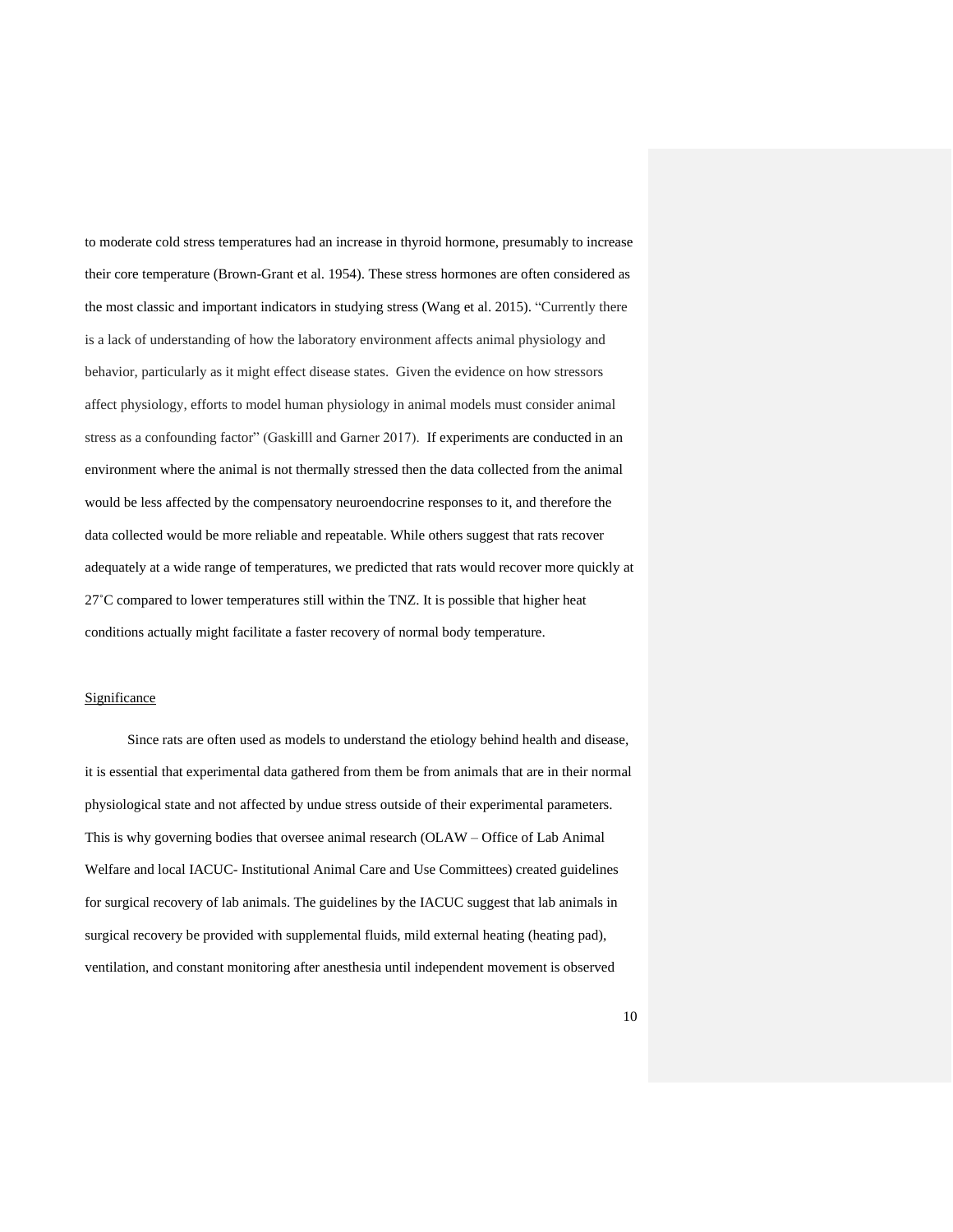(Office of Laboratory Animals Welfare 2002). However, the guidelines do not speak to how long recovery should be after initial movement is observed or when animals are available for experimentation. Perhaps extended mild heating, or even housing at mildly warm Tamb facilitates recovery. Additionally, current housing guidelines allow for housing at Tamb below the LCT and therefore allow for cold stress to affect a rat's recovery. If data from this study suggest that current animal care guidelines allow for housing rats at a Tamb which cause stress, then it would be beneficial to change the housing temperature guidelines for SD rats to limit this thermal stress and thereby facilitate surgical recovery in these animals.

#### Hypothesis

It is hypothesized that rats housed at their preferred Tamb of 27°C will be less stressed and therefore recover to a normal Tc (36.5°C) more quickly, regain body weight quicker, and survive better, than rats recovering at lower Tamb such as 21°C and 24°C. Alternatively, housing rats at 30°C and 33°C after surgery will facilitate recovery from surgery even more quickly than rats in any other group.

#### Experimental Design

To better understand which temperature is best for recovery from the surgery the rats were housed at one of a select number of Tamb for at least a week after surgery. To this end, rats were randomly assigned a treatment group where they would be housed in one of five different Tamb (21°C, 24°C, 27°C, 30°C, 33°C) (Table 1). The 27°C group acted as a control group because SD rats prefer this temperature normally. The 21°C group is believed to be in a cold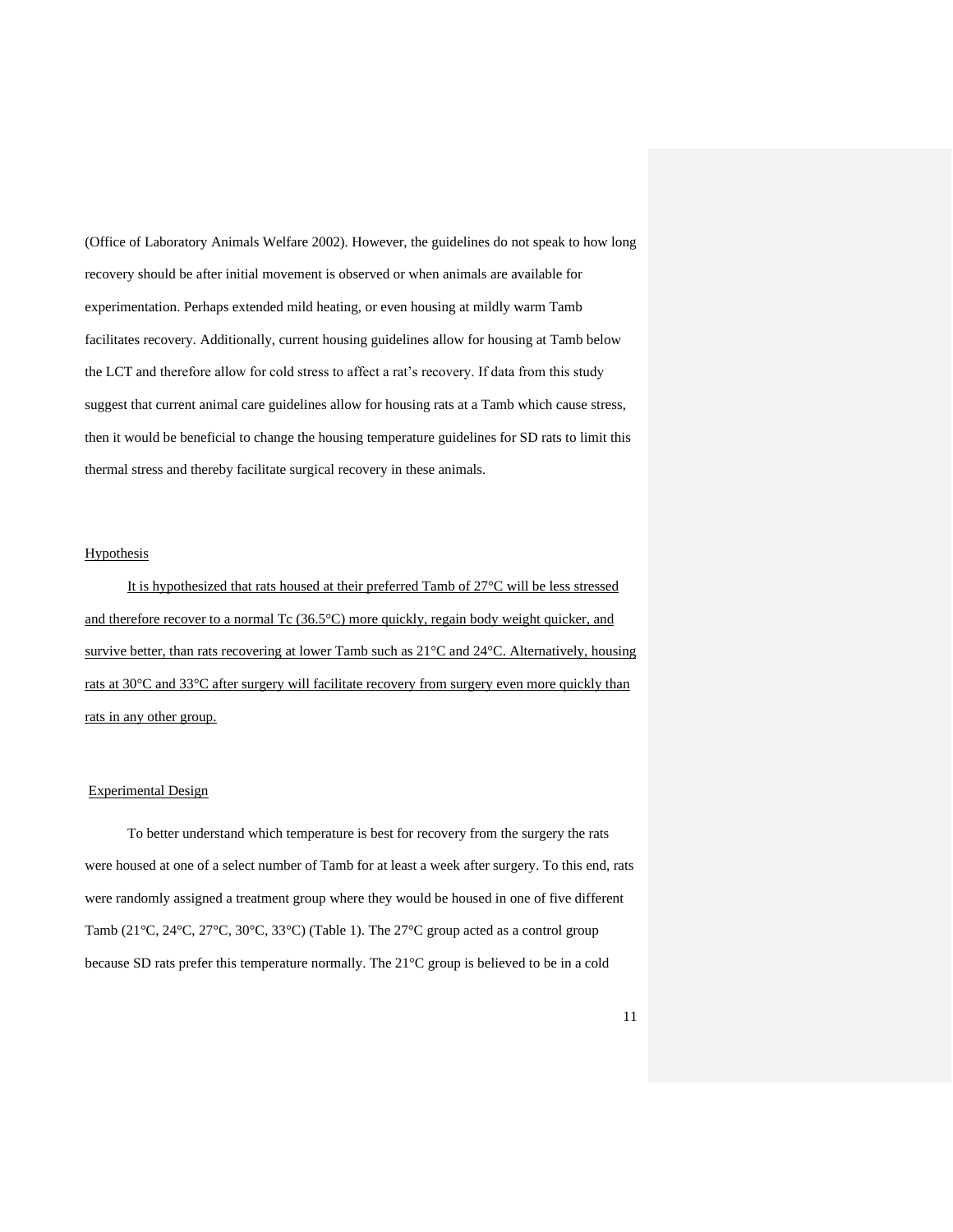stressed environment although it is technically within the recommended animal care guideline for housing rats. The 24°C group is within the TNZ but is predicted to be a mild cold stress for rats that are recovering from surgery. The 30°C group was slightly above the UCT and is believed to be a mild heat stressor, while the 33°C group acted as a non-life-threatening heat stress. The rats within each group were all monitored for their return to a normal core temperature (36.5°C). This value was chosen because it is considered the low end of the normal Tc in a rat (Gordon, CJ 1996). Since the combined thermal and surgical stress also put the rat's survival at risk, their survival rate for the week of recovery was also monitored.

| Tamb           | <b>Type of Stress</b>                                           | <b>Experimental Question</b>                                                                                                             |  |
|----------------|-----------------------------------------------------------------|------------------------------------------------------------------------------------------------------------------------------------------|--|
| $21^{\circ}$ C | <b>Typical Room Temp</b><br>/ mild cold stress                  | Does housing rats at normal room temperature cause a<br>cold stress which hinders surgical recovery?                                     |  |
| $24^{\circ}$ C | Within the TNZ                                                  | Does housing rats at Tamb within their TNZ beneficial<br>for surgical recovery?                                                          |  |
| $27^{\circ}$ C | Preferred Ambient Temp<br>(control group) and<br>within the TNZ | Do housing rats at their preferred Tamb affect recovery?<br>$27^{\circ}$ C is the preferred Tamb therefore this is the control<br>group. |  |
| $30^{\circ}$ C | Above UCT/ mild warm<br>stress                                  | Does mild warming facilitate surgical recovery?                                                                                          |  |
| $33^{\circ}$ C | Above UCT<br>/warm stress                                       | Does a warm stress facilitate or hinder surgical<br>recovery?                                                                            |  |

Table 1. Experimental Groups for Ambient Temperature

#### **V. Methods**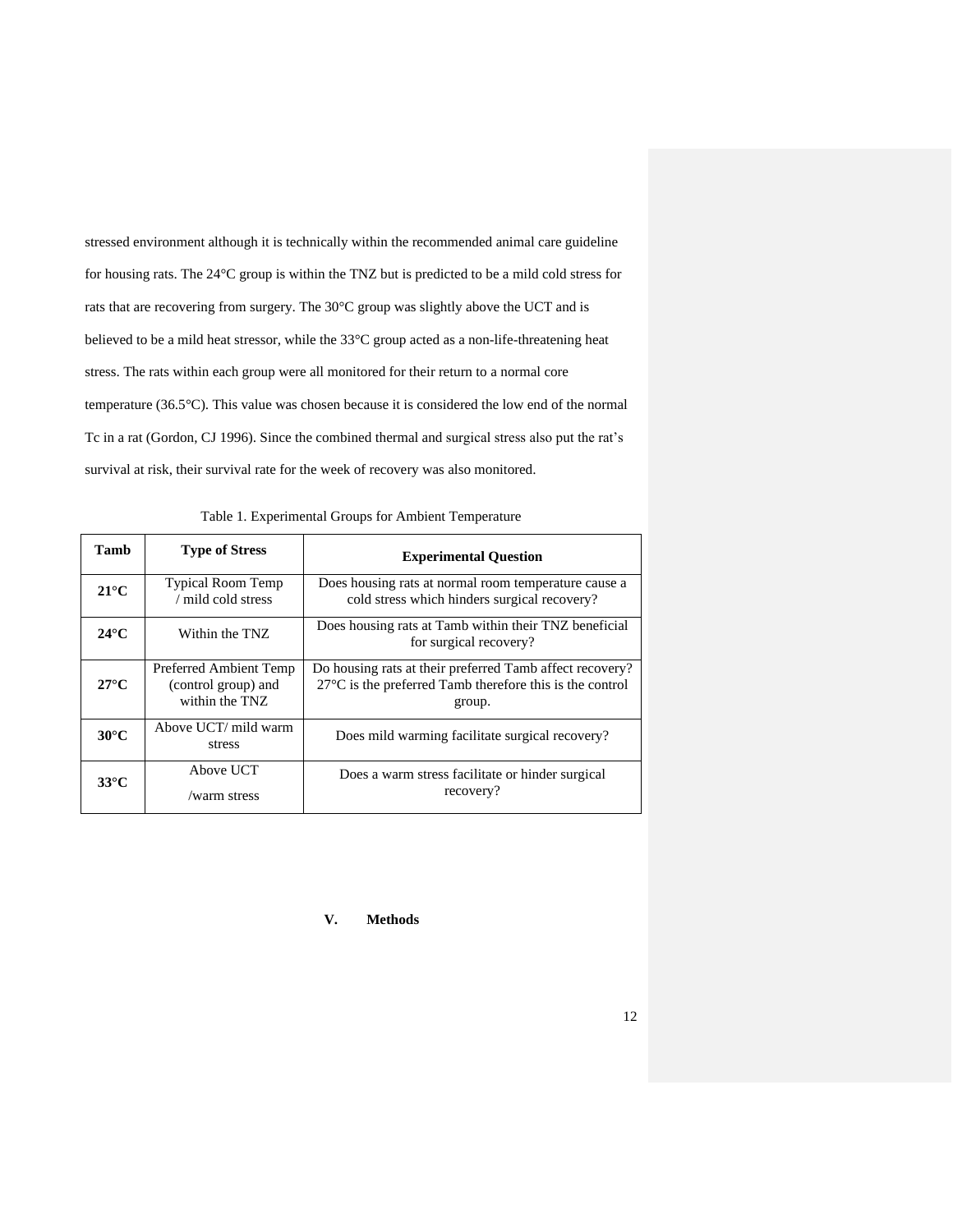#### Animal Environment Pre-Surgery

In the JMU Bioscience building Vivarium, rats were housed in polycarbonate cages (50 x 26.8 x 36.4 cm) with shredded corn-cob bedding before surgery. Rats remained at an ambient temperature (Tamb) of  $25 \pm 1\degree C$ ,  $40 \pm 5\%$  relative humidity, with a 12:12 hr L:D cycle (lights on at 0700h). Laboratory rodent chow (Harlan Teklad) and water was provided *ad libitum*.

#### Surgical Instrumentation

Male and female Sprague Dawley (SD) rats were used in this project because they are a commonly used strain and much of their behaviorial response to surgical and thermal stress are established. The SD rats used in this project must have been at least 7 weeks old and weigh between 225 grams to 385 grams. Preliminary studies in our laboratory have shown that the rats that meet these two requirements are an adequate size for experimentation, and that these rats should be strong enough to withstand the thermal and surgical stressors placed on them. The rats were first anesthetized using a binary mixture of ketamine and xylazine (75 mg/kg ketamine and 15 mg/kg xylazine intraperitoneally). Paralube ointment was glazed over the animal's eyes after the anesthesia was achieved to prevent eye dryness. The rat was prepared for surgery by shaving the abdomen and dorsal skull (as part of a separate surgery done at this time for a different project) and both areas were scrubbed with iodine solution. The animal was placed on a heating pad to maintain Tc at or above 31°C therefore limiting hypothermia during surgery. This pad was covered by a sterile drape on top of an absorbent pad (20"x20"). Another sterile drape with a hole was placed over the rat's incision site so that only the abdomen with the incision was exposed. Then, using aseptic techniques, a 1-inch incision was made at the linea alba of the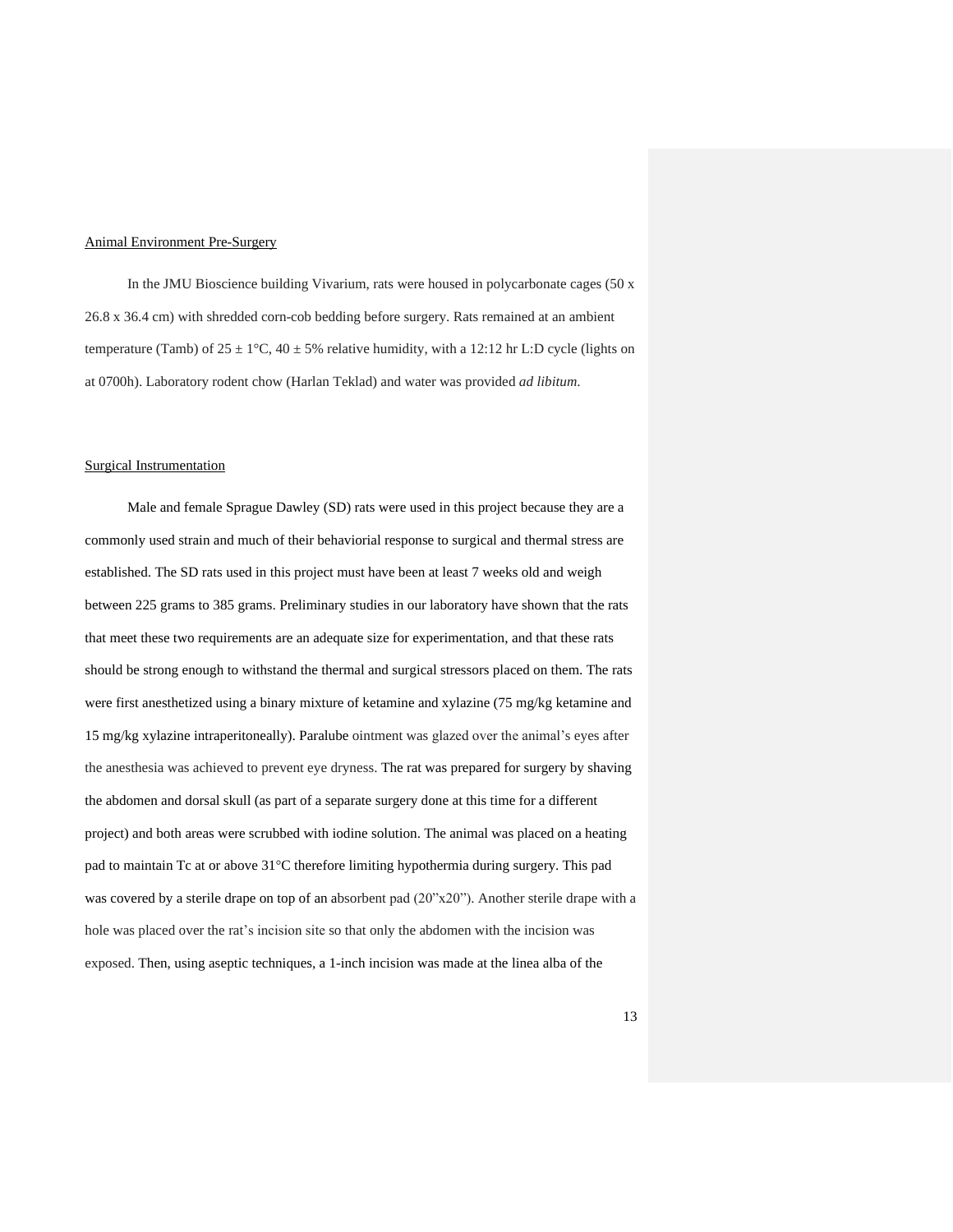rectus abdominus to insert a 0.75" x 1.25'' x 0.25" radiotelemetry thermoprobe (Data Sciences, #TA-10F40). This allowed measurement of Tc non-invasively. The muscle of the abdomen was sutured back together using 3.0 silk sutures, and the skin was stapled to close the wound. A sterilized 20-gauge stainless steel cannula (26mm) was sterotaxically implanted into the brainstem and secured in place with 3-4 bone screws and cranioplastic cement as part of the separate project which began after the rat's full recovery from surgery. To prevent debris from clogging the cannula and limit risk of brain infection, the open end of the cannula was capped with a 4mm section of PE90 tubing. To conclude the surgery, rats were injected with saline (1ml/150g) intraperitoneally to replace any fluid that was lost via heat evaporation during surgery. Rats were checked for adequate anesthesia every 10 minutes throughout the surgery via the toe-pinch reflex. All methods and materials have been approved by the JMU IACUC and follow the NIH guidelines for animal care.

#### Recovery Period

Post-surgery, rats were housed individually with the same pre-surgical housing conditions, aside from the Tamb which was maintained at a set level per experimental group for this project. Rats were also supplied with ibuprofen in their water supply (0.2mg/ml) for the duration of their recovery. Oral administration of analgesia is preferred to injection because there is no handling induced hyperthermia and stress as is the case with injection. Furthermore, oral analgesia has been shown to be more effective than opioids at pain relief (Blaha and Leon 2005). In addition, it assures that this analgesic was ingested, which is a problem in other methods of oral analgesia administration. Based on preliminary studies a rat drinks 38.2ml of water per day. This means the rats ingest about 7.6mg of ibuprofen per day.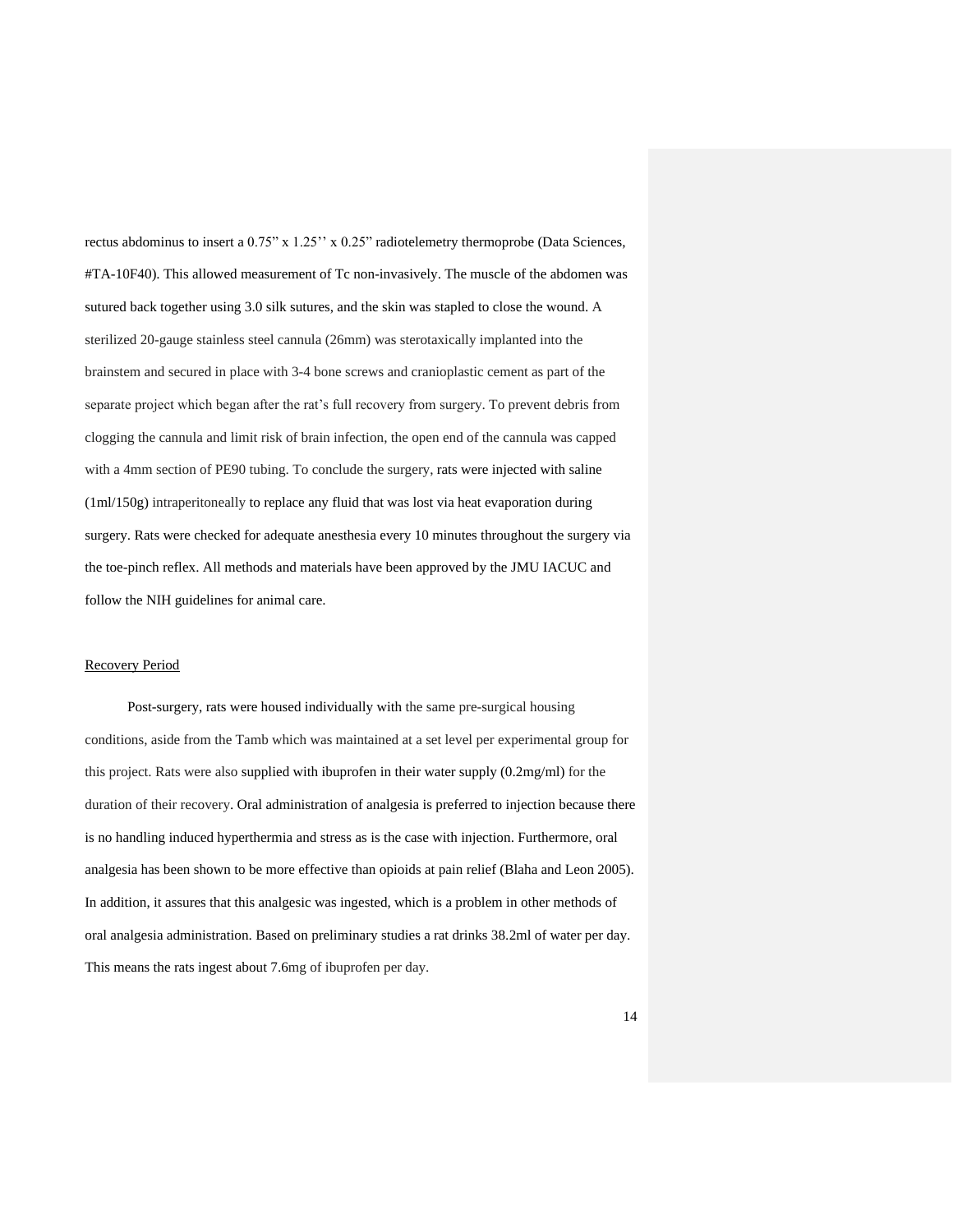The rat's body weight, food consumption, and water consumption were measured around the same time each day. These measurements were important for determining their return to presurgical weight and determining if there was any correlation between these measurements (dependent variable) and different Tamb groups (independent variable), which is mentioned in the next section. Since rats can mask pain, it may not be evident when a rat is experiencing pain after surgical instrumentation. The most evident sign of pain in a rat will be reduced food and water consumption (Perret-Gentil 2015). Studies show that approximately 1 week is required for rats to recover following the surgical implantation of radiotelemetry transmitters into the abdomen (Greene at al. 2007). One week is essential for surgical recovery because surgical instrumentation of rats under anesthesia can affect the return to normal heart rate, core temperature, and activity for up to 7 to 10 days following surgery (Prudian et. al 1997). Once a rat had returned to pre-surgical weight, demonstrated a normal circadian rhythm in Tc (increased Tc at night and lower during the day), and recovered for at least one week, it was declared fully recovered. Preliminary studies done in the lab have shown that most rats have recovered by day 6-7. However, upon rare occasion some rats can take up to 14 days to meet these recovery requirements.

#### Experimental Design:

To explore the effect of Tamb on surgical stress, rats were randomly placed in one of five different Tamb groups for the duration of their recovery. Warm air circulators were affixed to the cage's top, under the HEPA filter, to maintain the Tamb within  $\pm$  1°C of the set Tamb (Figure 1). The five experimental groups for Tamb were 21°C, 24°C, 27°C, 30°C, or 33°C so that various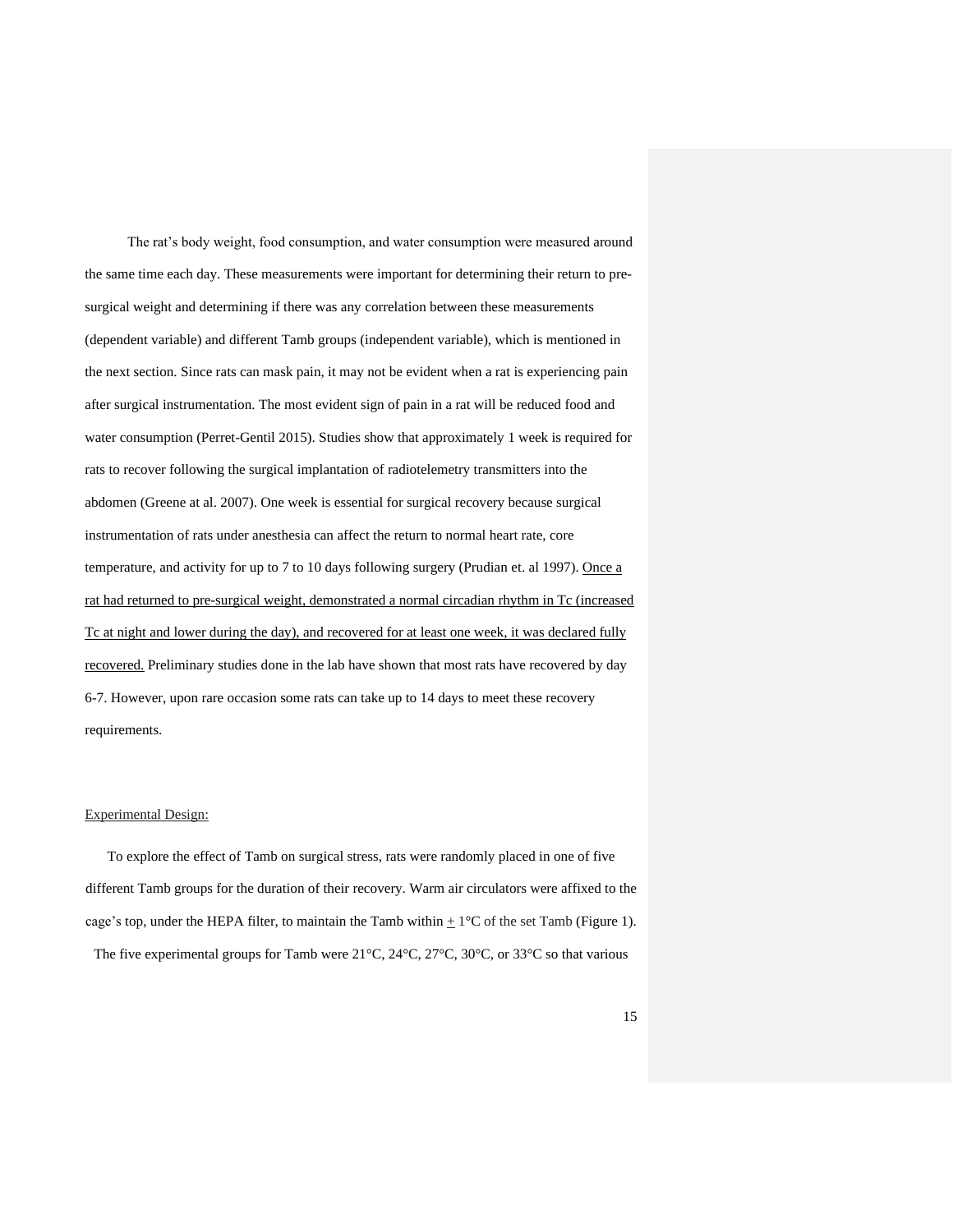intensities of heat and cold stress could be analyzed (Table 1).



**Figure 1. Cage Top Warmer**. The gray piece on top of the cage is the warm air circulator, which lies below the HEPA filter. It maintains Tamb within strict limits for the duration of the recovery period.

Each rat cage rested on a receiver that was calibrated to the rat's thermoprobe. The receiver measured the rat's Tc every five minutes for the duration of recovery. The Tc was recorded on the lab computer using specialized software (Data Science International DataQuest 2.0). Since rats are nocturnal and follow a 12:12 hr L:D cycle (lights on at 0700h), it was expected that the Tc would be highest during the hours of 7pm-7am, and lowest from 7am-7pm. These times were chosen to correlate to the normal light:dark phases in the vivarium where the light phase is from 7am-7pm. When viewing the Tc of the rat, peaks during the middle of the dark phase and troughs during the middle of the light phase were expected for a normal, cycling circadian rhythm

Data Analysis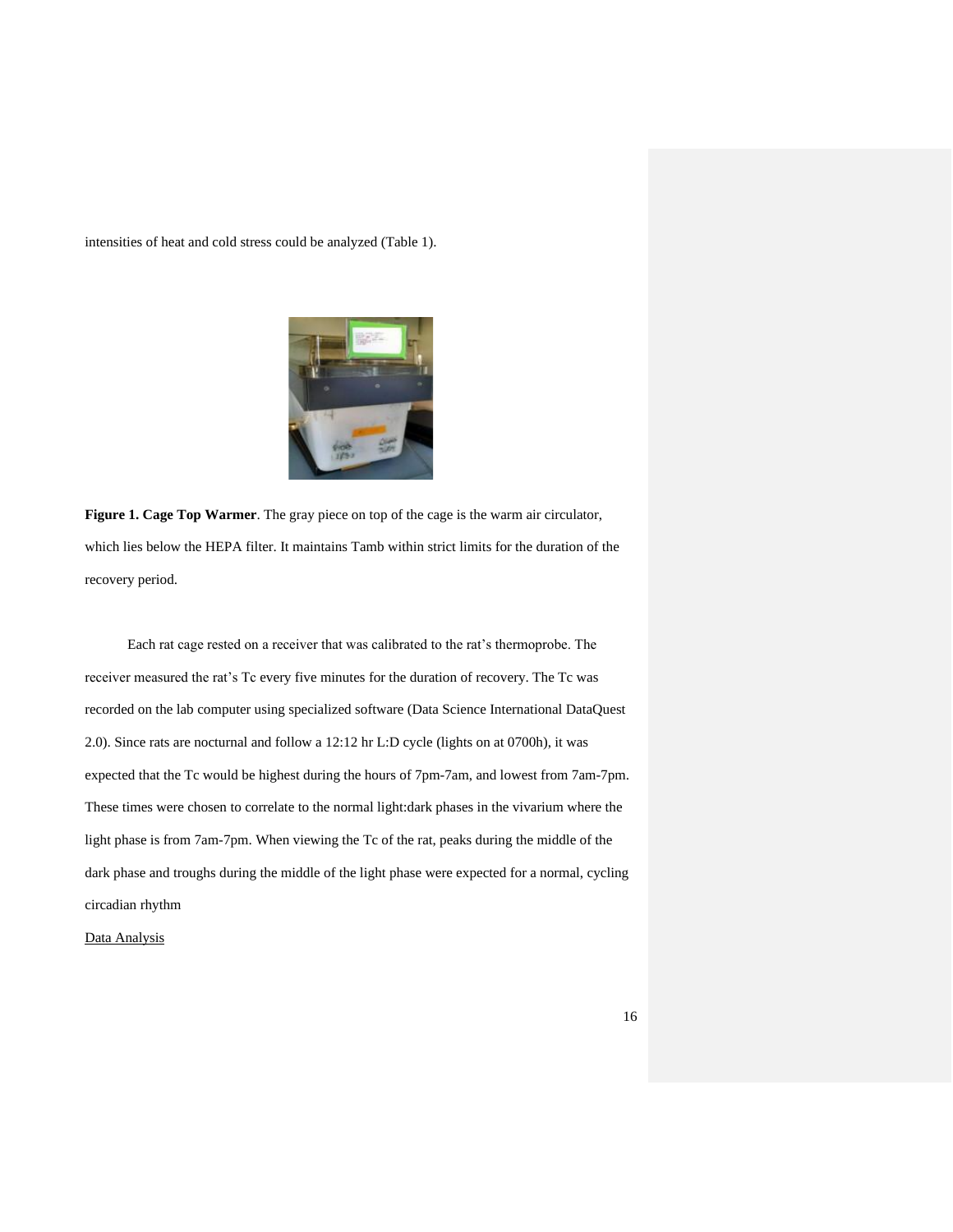The recovery data of each rat, which includes its body weight, food consumption, water consumption, and Tc was compiled into a cumulative file in Excel and organized into the five Tamb groups. Data was compared between each Tamb group to determine if it affected recovery time. To assess whether Tamb influences survival rate, the number of rats that survived to full recovery were counted in each Tamb group. If rats did not survive past day 1 of surgical recovery it was assumed that it was because of surgical stress or a surgical complication, and not because of the temperature stress, therefore these rats were excluded from the survival rate calculations. It was planned that a Kaplan-Meir analysis would have been used to determine survival rate (Table 2). Unfortunately, due to JMU's response to the Corona virus, which involved closing campus, further detailed statistical analysis could not be completed because of the lack of access to the Bioscience building where the raw data resides. Instead, a simple calculation of survival rate was done by dividing the number of rats alive after day 7 with the total number of rats that entered the study after day 1.To further asses the effect of Tamb on Tc, the mean Tc for each Tamb group was compared at 24 hours of recovery (7:00pm of Day 2 of recovery) using a One-Way ANOVA test with Tukey's post hoc analysis and significance set to p<0.05.

To assess the body weight fluctuations of rats over the recovery period, a Two-Way ANOVA test was used (day of recovery and Tamb as factors). Since the rats chosen for each temperature group did not all start at the same pre-surgical weight, the percent control change in body weight was calculated in order to determine the body weight fluctuations over one week of recovery. Therefore, the mean body weight percentage drop from pre-surgical weight was compared each day of recovery among each Tamb group.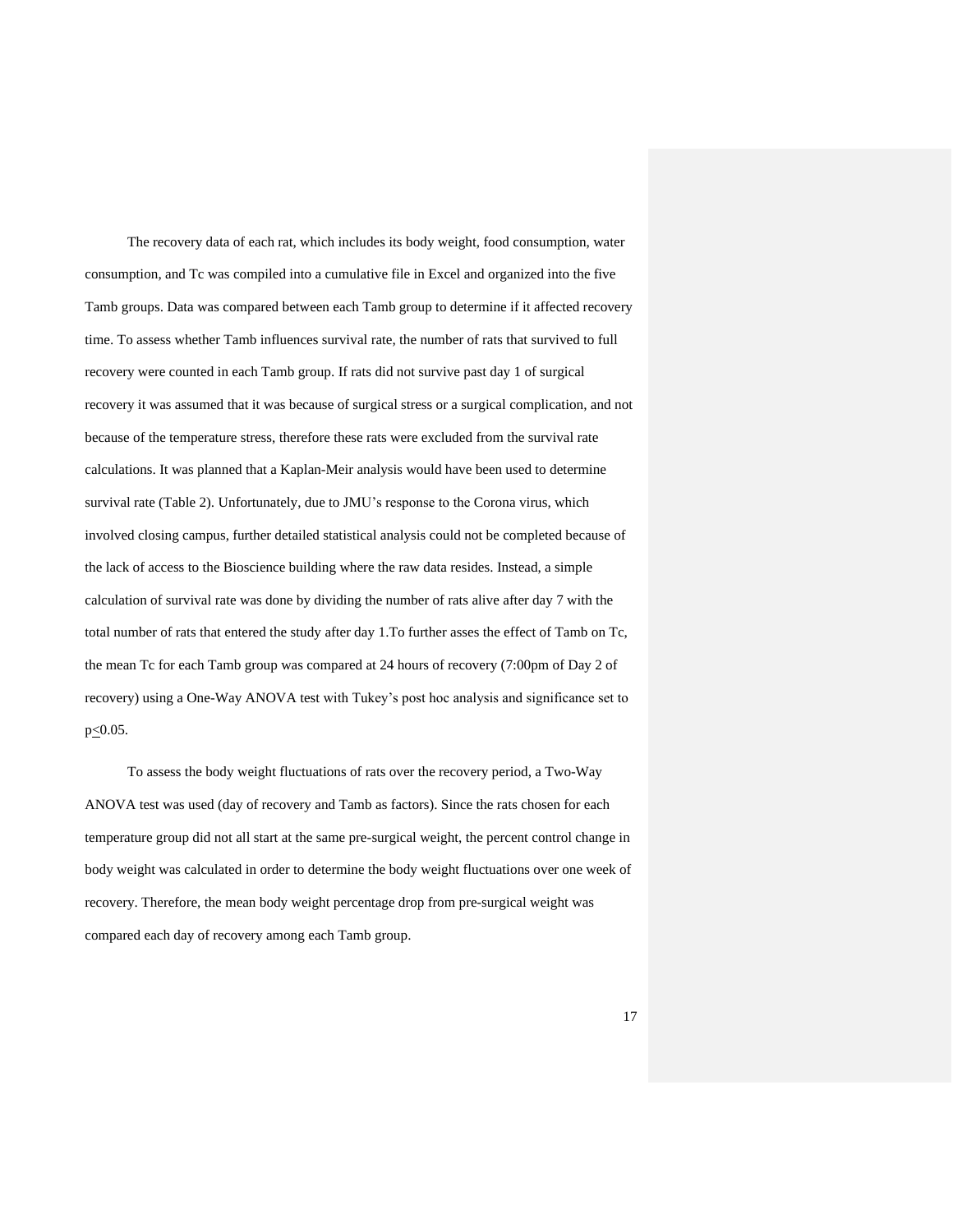Lastly, the mean daily food and water consumption were compared between each Tamb using a Two-way ANOVA test (day of recovery and food/water intake as factors). All tests were done using Sigma Plot V11.0 and the p value for the standard of significance was set at  $\leq 0.05$ for all statistical comparisons.

#### **VI. Results**

One of the main goals of this study is to determine if the Tamb affects the ability of a surgically instrumented rat to fully recover from the surgical stress. One of the fundamental measures of recovery is the ability to survive the combined thermal stress and surgical stress for the full week of recovery. Table 2 outlines the survival rate of rats in each Tamb group. Surprisingly, the rats with the highest survival rate were those in the 21°C group (82%) and those with the lowest were housed at 30°C (70%) and 33°C (63%). Normally, a Kaplan-Meier analysis would be done to determine actual statistical significance between groups, if any. However, due to JMU's response to COVID-19, and the subsequent closing of labs and access to data, tools to analyze it, and time to do that analysis, these aspects of the project could not be explored.

| Tamb           | Number of rats that       | Number of rats that did | Total rats | <b>Full Recovery</b> |
|----------------|---------------------------|-------------------------|------------|----------------------|
| Group          | survived to full recovery | not survive to full     | per group  | Rate $(\%)$          |
|                |                           | recovery                |            |                      |
| $21^{\circ}C$  |                           |                         |            | 82%                  |
| $24^{\circ}$ C |                           |                         |            | 73%                  |
| $27^{\circ}$ C | 12                        |                         |            | 80%                  |
| $30^{\circ}$ C | 16                        |                         | 23         | 70%                  |
| $33^{\circ}$ C | 12                        |                         | 19         | 63%                  |
|                | <b>Total Rats</b>         |                         |            |                      |

**Table 2. The Effect of Ambient Temperature on Survival Rate.**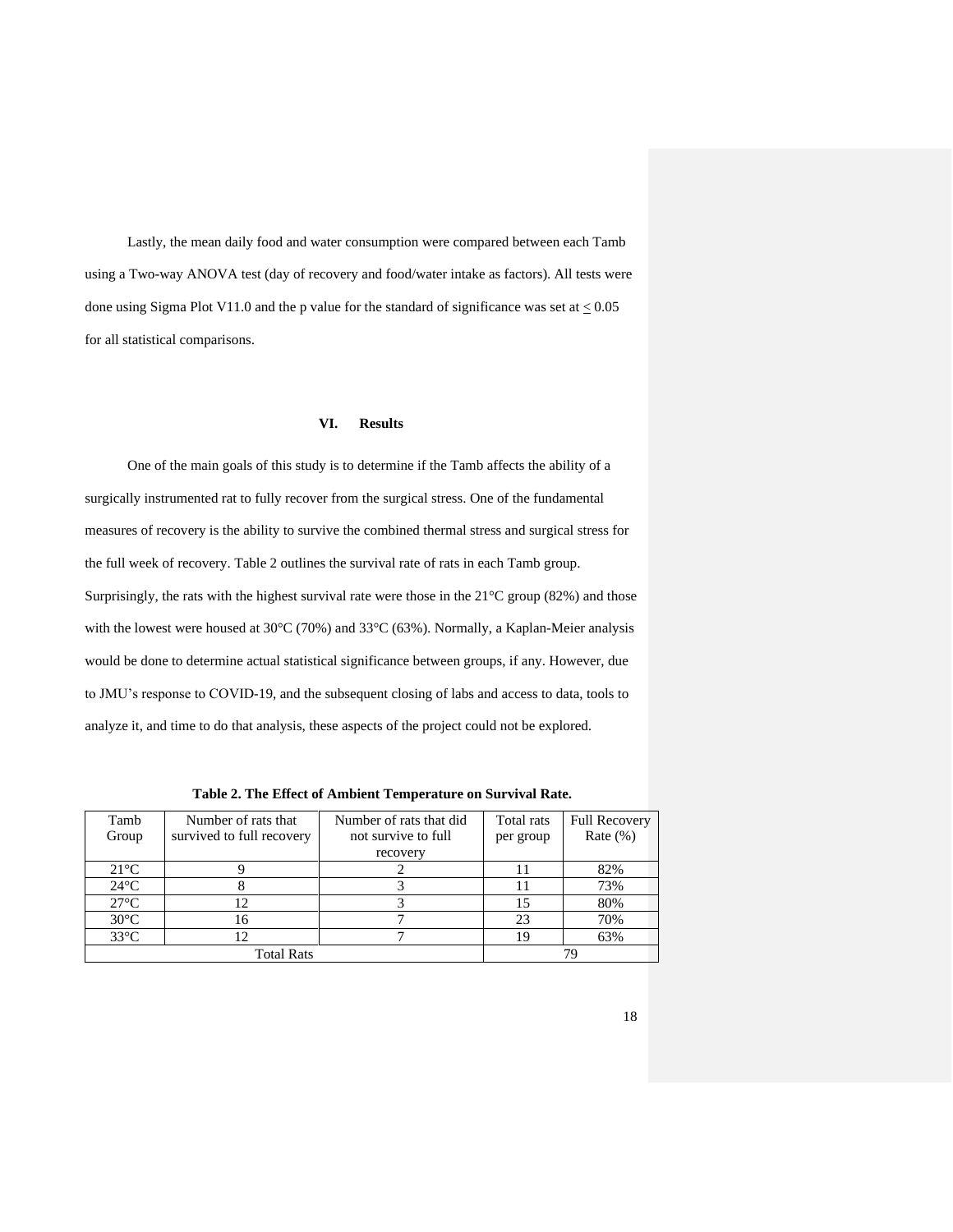Core temperature was monitored for the effect of Tamb on both short- and long-term changes. Figure 2 displays the mean Tc of each Tamb group during the week following surgical instrumentation. At first glance the data do not seem significantly different. Each rat starts with an incredibly low Tc near 33°C– 34°C after surgery as expected. As anesthesia wears off over the next several hours, they begin to thermoregulate on their own and Tc stabilizes. Then, their circadian cycling of Tc begins to become apparent at ~day 3 (72 hrs) after surgery in most groups. Determining differences in the onset of circadian cycling in each Tamb group would be a valuable addition to this project in the future. It is not part of this project due to time constraints. In the 24 hours following surgery however there may be a subtle difference in how the mean Tc in each Tamb group returns to a normal level (Figure 3). Rats housed at 24°C and 33°C seemed to reach a normal Tc (36.5°C) the quickest while the moderate temperature groups (27°C and 30°C) seemed to take the longest. Again, more animals need to be included in the study and statistical analysis will need to be done before any official conclusions can be made.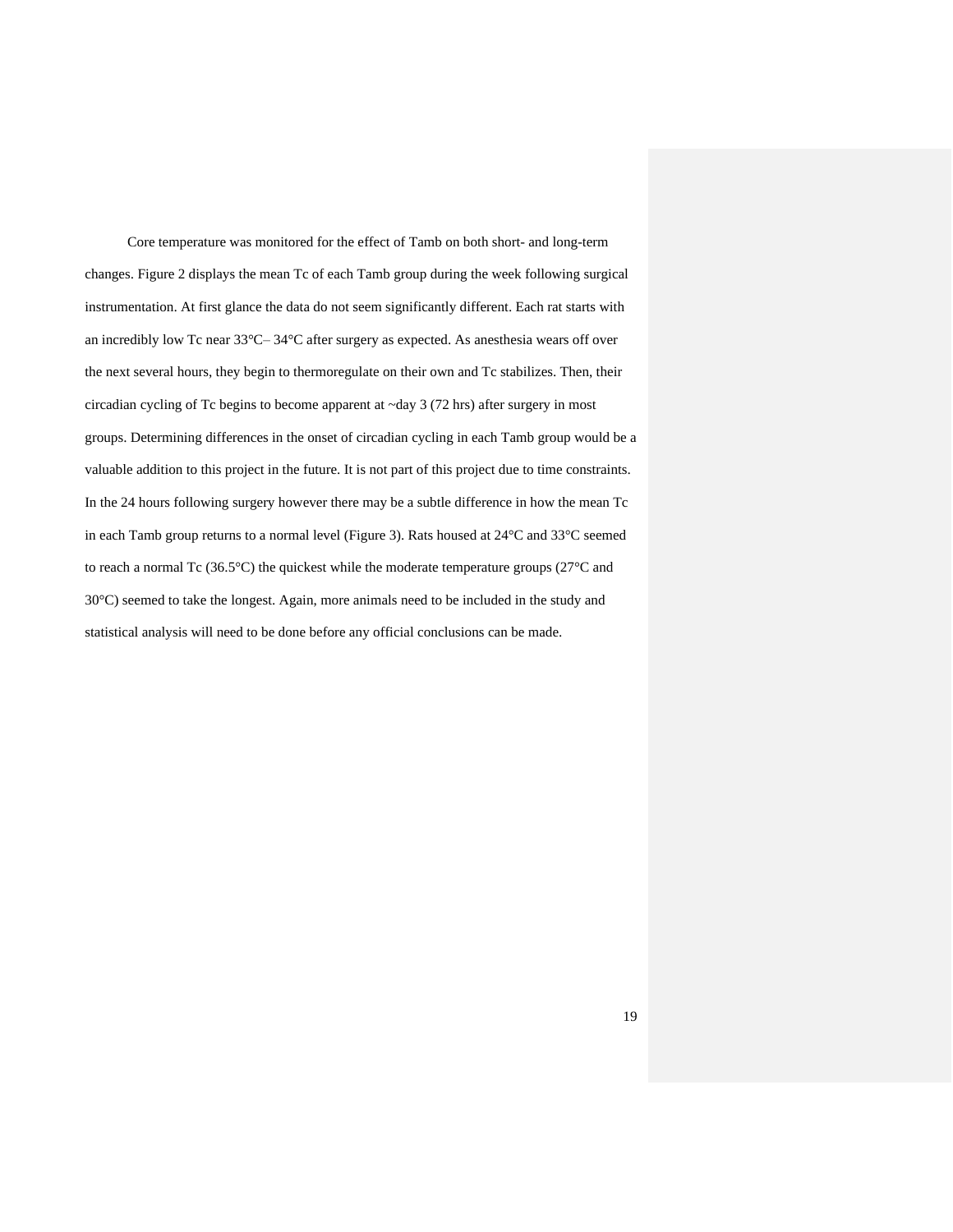

**Figure 2. Fluctuations in Tc among each of the Five Tamb groups over the course of 7 days After Surgery.** Tc of rats were tracked for at least one week after surgery. A circadian rhythm seems to appear at ~day 3 (72 hrs) after surgery. Minor differences in Tc between the Tamb groups may exist before day 3 of recovery time.



Figure 3. Effect of Tamb on Tc Recovery in the 24 Hours After Surgery. Tc of rats were tracked for at least a week after surgery. By isolating the data in the first 24 hours after surgery some minor differences may be observed.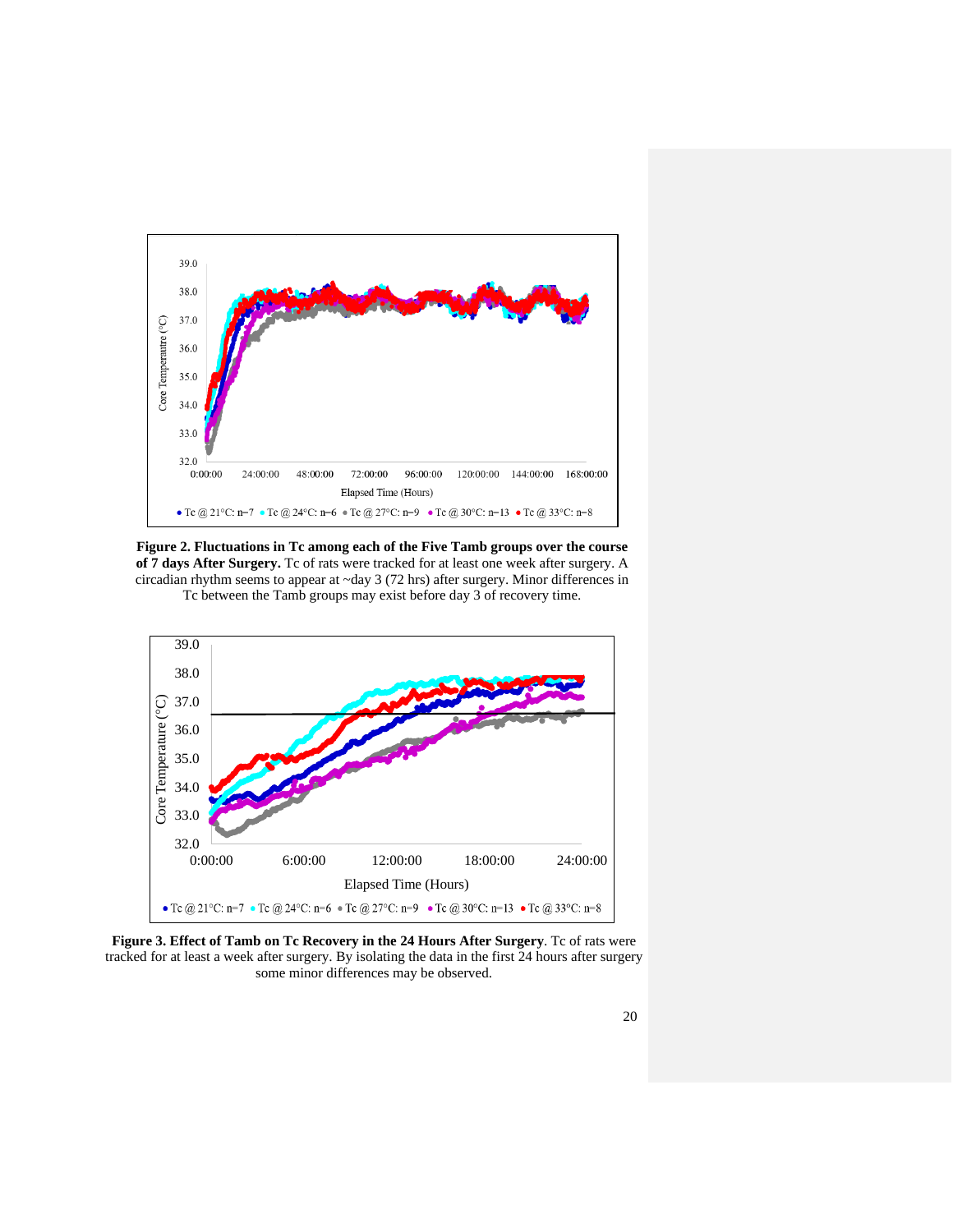The decrease in rats' body weight from pre-surgical levels was predicted after surgery, but the extent of that variation was unknown (Figure 4). After surgery, the body weight of rats in each Tamb group continued to drop until ~ day 3 of recovery, then each of the rats returned to their pre-surgical weight on or before day 7. Rats in the 27°C and 24°C groups actually reached pre –surgical levels on day 6 while the other groups were recovered by day 7.There also appears to be differences in weight fluctuations between the 24°C and 30°C groups in how much weight they lost although the variance in each group is rather large so definitive conclusions will have to wait until more animals and proper statistical analysis can be done.



**Figure 4. The Effect of Tamb on Restoration of Body Weight to Pre-surgical Levels**. "Pre-Surg" is weight of rat before surgery whereas "Day 0" is body weight of the rat after surgery. Some minor differences may be observed between the 24°C or 21°C groups and the others.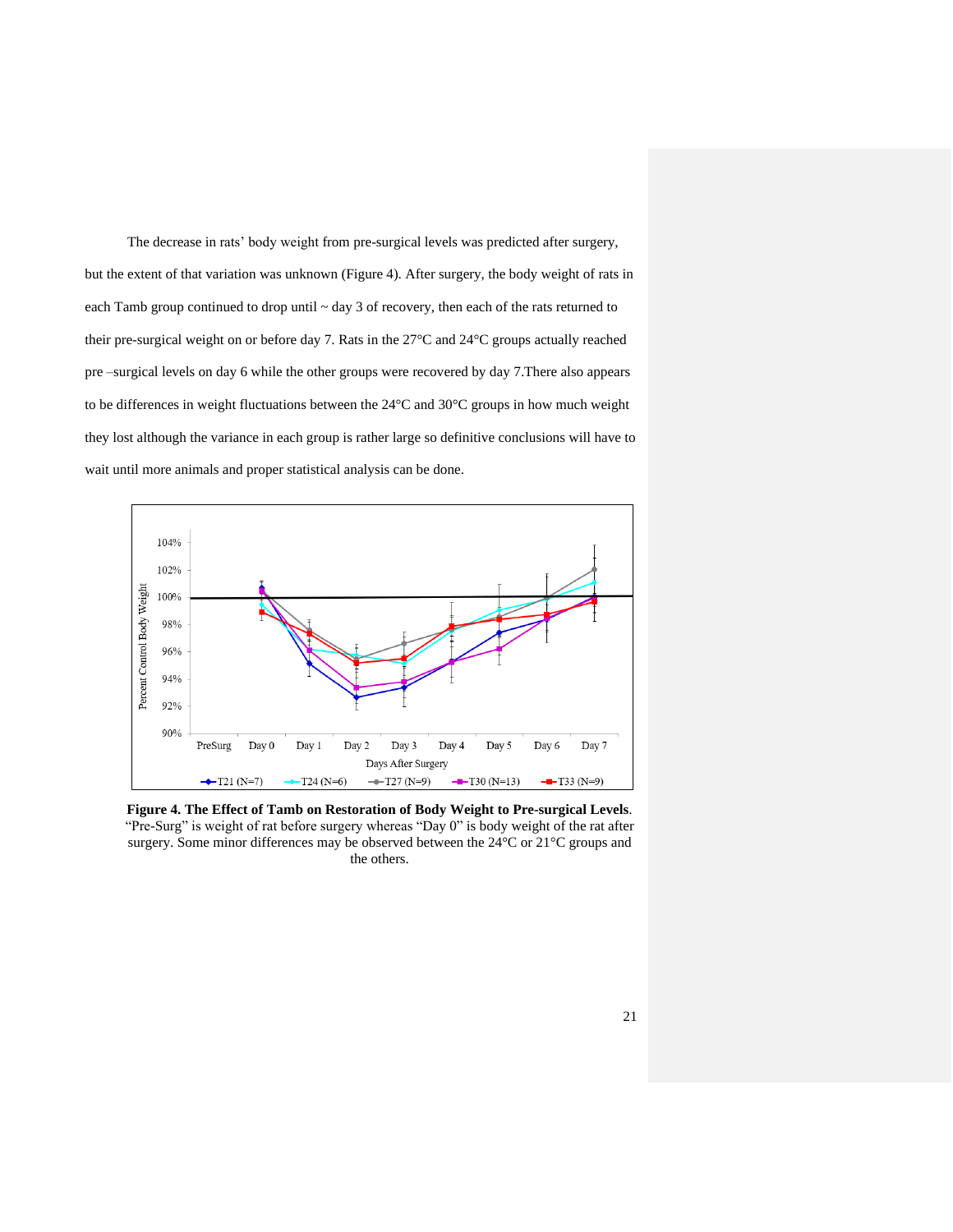The food and water consumption of rats during recovery gradually increases over one week of recovery (Figures 5 and 6). Each data point represents the total food/water ingested for that single day. So in each graph the rats progressively ate and drank more than the previous day until those values leveled off near the end of the recovery week. On day 6 of recovery there seems to be a difference in food consumption between the 33°C and 21°C Tamb groups. Water consumption increases daily in all groups until it levels off at the standard water intake of rats, which is ~40g/day. Again, further statistical analysis of these differences will be accomplished in the future as well as obtaining a larger sample size.

**Commented [b1]:** Wish we could get the text describing a figure and that figure on the same page somehow.



**Figure 5**. **The Effect of Tamb on Food Consumption During Recovery**. "Day 0" is food consumption after surgery. Some minor differences may be observed between the 21°C and 33°C groups ~day 6.

**Commented [b2]:** I do like how these figures are on the same page though.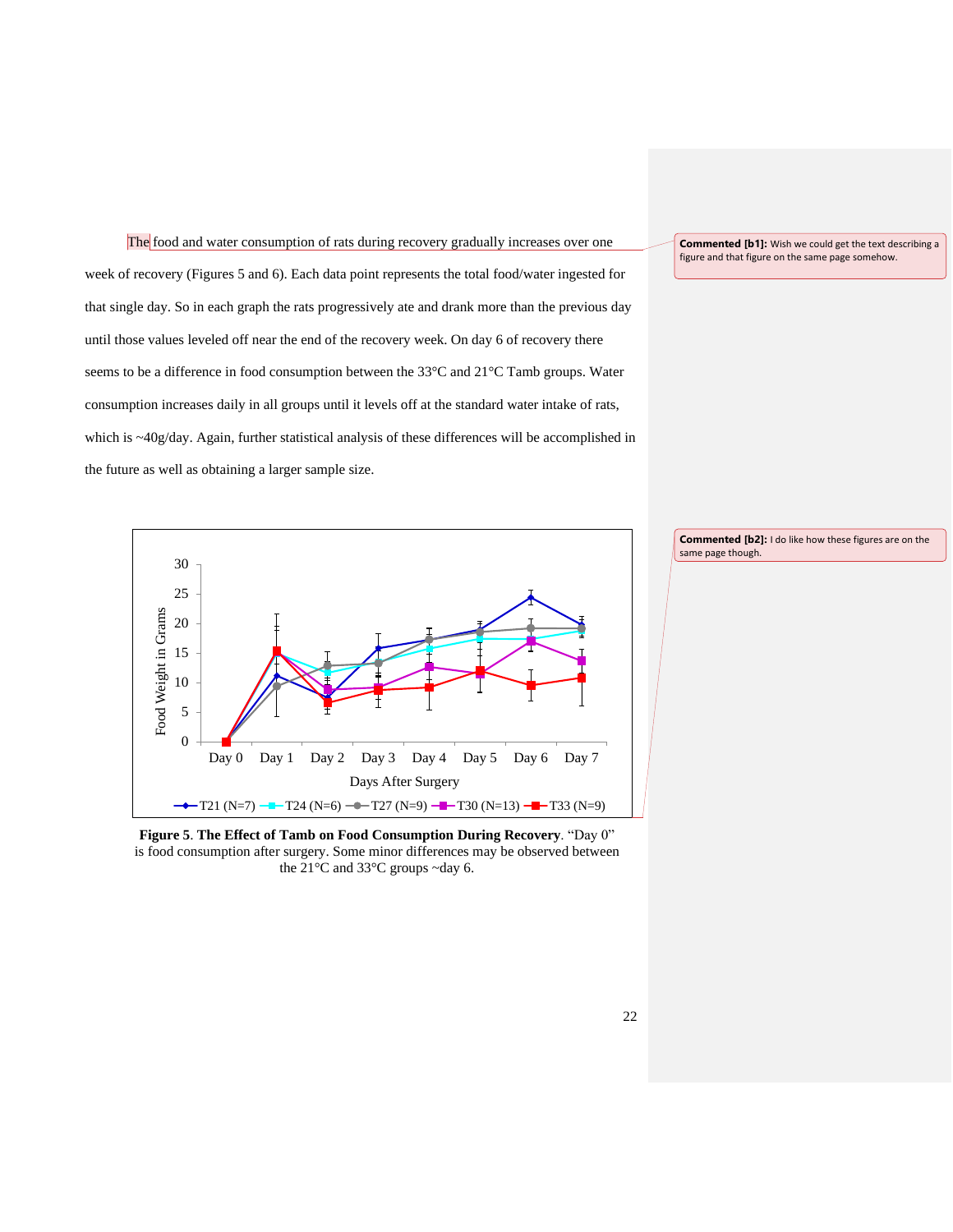

**Figure 6**. **The Effect of Tamb on Water Consumption During Recovery**. "Day 0" is water consumption after surgery. There does not seem to be significant difference in drinking behaviors between the groups.

#### **VII. Discussion**

#### **Overview**

The findings of this project demonstrate some of the effects Tamb has on the recovery of rats after surgical instrumentation. It was hypothesized that rats housed at their preferred Tamb of  $\sim$ 27°C will be less stressed and therefore recover to a normal Tc (36.5°C) more quickly, return to their pre-surgical body weight faster, and survive better, than rats recovering at lower Tamb such as 21°C and 24°C. Alternatively, housing rats at 30°C and 33°C after surgery will facilitate recovery from surgery by recovering to a normal Tc (36.5°C) more quickly, returning to presurgical body weight quicker, and facilitating survival better than the control group rats. Nonetheless, the warmer Tamb groups 30°C and 33°C did not enhance their survival rate.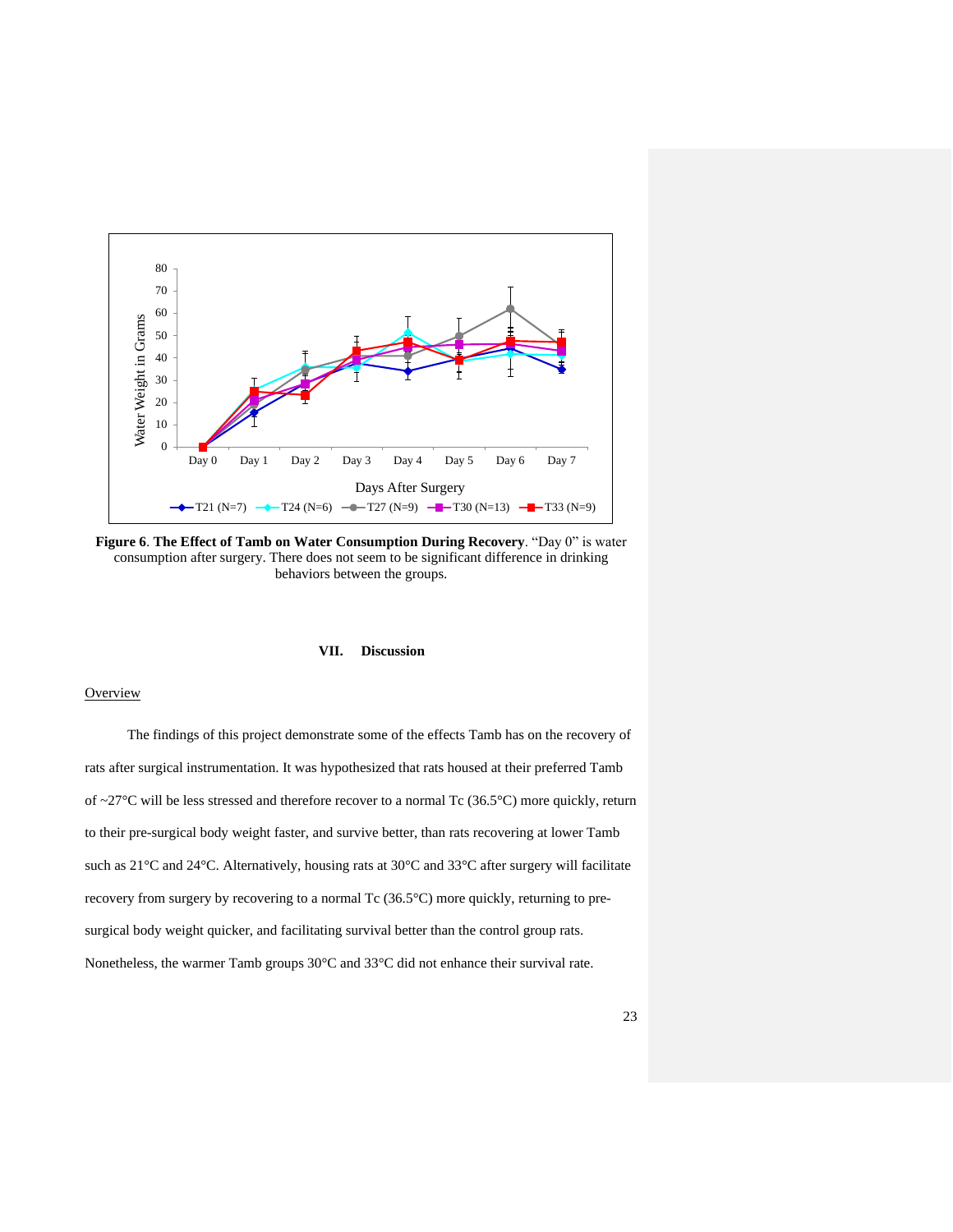Surprisingly, housing rats at a low Tamb (21°C) for the entirety of recovery did not hinder their survival while mild warming of rats (30°C and 33°C) did not enhance their survival (Table 2). In addition, there may be subtle differences among the Tamb groups in the recovery of Tc circadian rhythms during recovery (Figure 2). Unfortunately, there appears to be minimal differences in return to a pre-surgical weight, food consumption, and water consumption among the Tamb groups (Figures 4, 5, and 6). The hypothesis was not completely supported, but further statistical analysis and larger sample sizes are needed to make any accurate conclusions for this project. Performing surgeries at the same time of day for each rat will be considered for the future to limit variation in Tc that occurs naturally throughout the day.

#### Tamb Effect on Survival Rate

Table 2 shows the survival rates of the rats in each Tamb group. It was expected that the rats in the 21°C and 24°C groups would have had the lowest survival rates due to the combined surgical and thermal (cold) stress. However, the 21°C group rats had the highest survival rate of all groups. This may be because if they were housed at  $21^{\circ}$ C they were so stressed that they didn't even survive 24 hours after surgery. The assumption made at the outset of the analysis was that if rats did not survive 24 hours after surgery there was a surgical error and therefore, they should not be included in this study. This assumption may have to be revisited. If all animals, regardless of surgical error were included, perhaps the 21°C group survival rate may be very different and therefore the conclusions from this study would also change. For example, if the 21°C group were excluded altogether, and a graph of the survival rates of all the other groups were created, then a bell-shaped curve could exist with the peak survival rate at 27°C. This would suggest that 27°C is not only the animals preferred Tamb when allowed to choose its own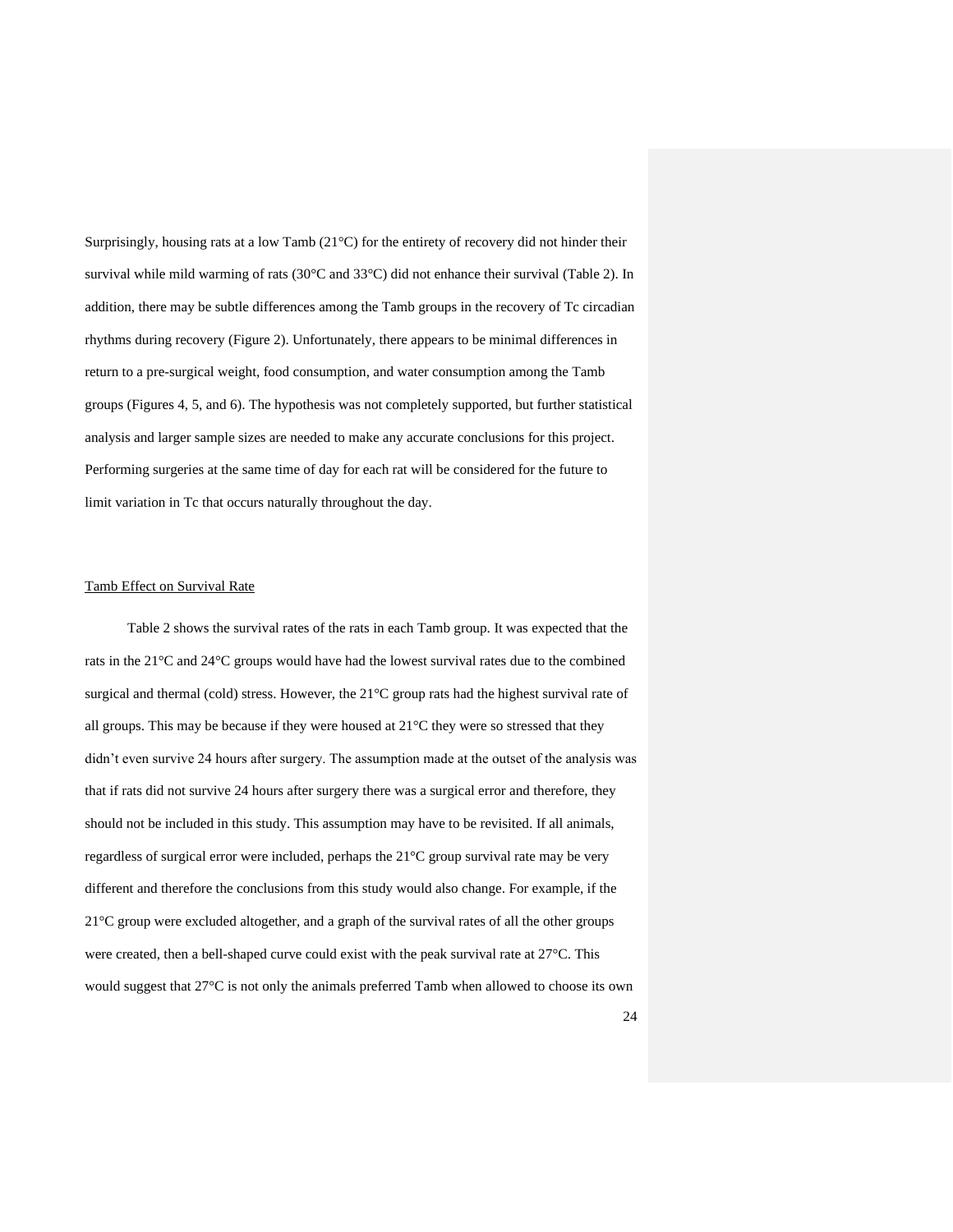Tamb (Le and Brown 2011) but it is also the temperature at which rats survive stress the best when surgically stressed. These data, as well as previous data published in the lab suggesting 27°C is ideal for SD rats, would instead support a portion of the hypothesis that suggests that housing rats at 21°C or 24°C would hinder surgical recovery . It would also suggest that warming rats by housing them at 30°C or 33°C would not facilitate surgical recovery and therefore would not support the second portion of the hypothesis. These are purely presumptuous conclusions based on a hypothetical deletion of an entire experimental group however. Clearly, more analysis of the subtleties of the data are needed.

#### Tamb Effect on Circadian Rhythm and Core Temperature

Measurement of circadian rhythm of Tc, motor activity, blood pressure etc. is useful in determining if an animal is stressed. The data suggests that a circadian rhythm may have been established by day 3 of recovery just by observing the consistent fluctuations in Tc between daytime and night (Figure 2). Without further statistical analysis it is unknown when a circadian rhythm was established among each group and if there are any differences. This will be a focal point of a future project in the lab.

The analysis of Tc within the first day of recovery seems to be a critical time period to investigate within the recovery period. Tc drastically increases towards a normal Tc within a day (Figures 3). These data suggest that Tamb may not influence the return to a normal Tc since the 24°C and 33°C group returned the most quickly.There is not a trend on whether a slight warming and cooling of the rats' environments affected their return to a normal Tc after surgery. It was expected that the 33°C group would recover normal Tc quickest because less heat production is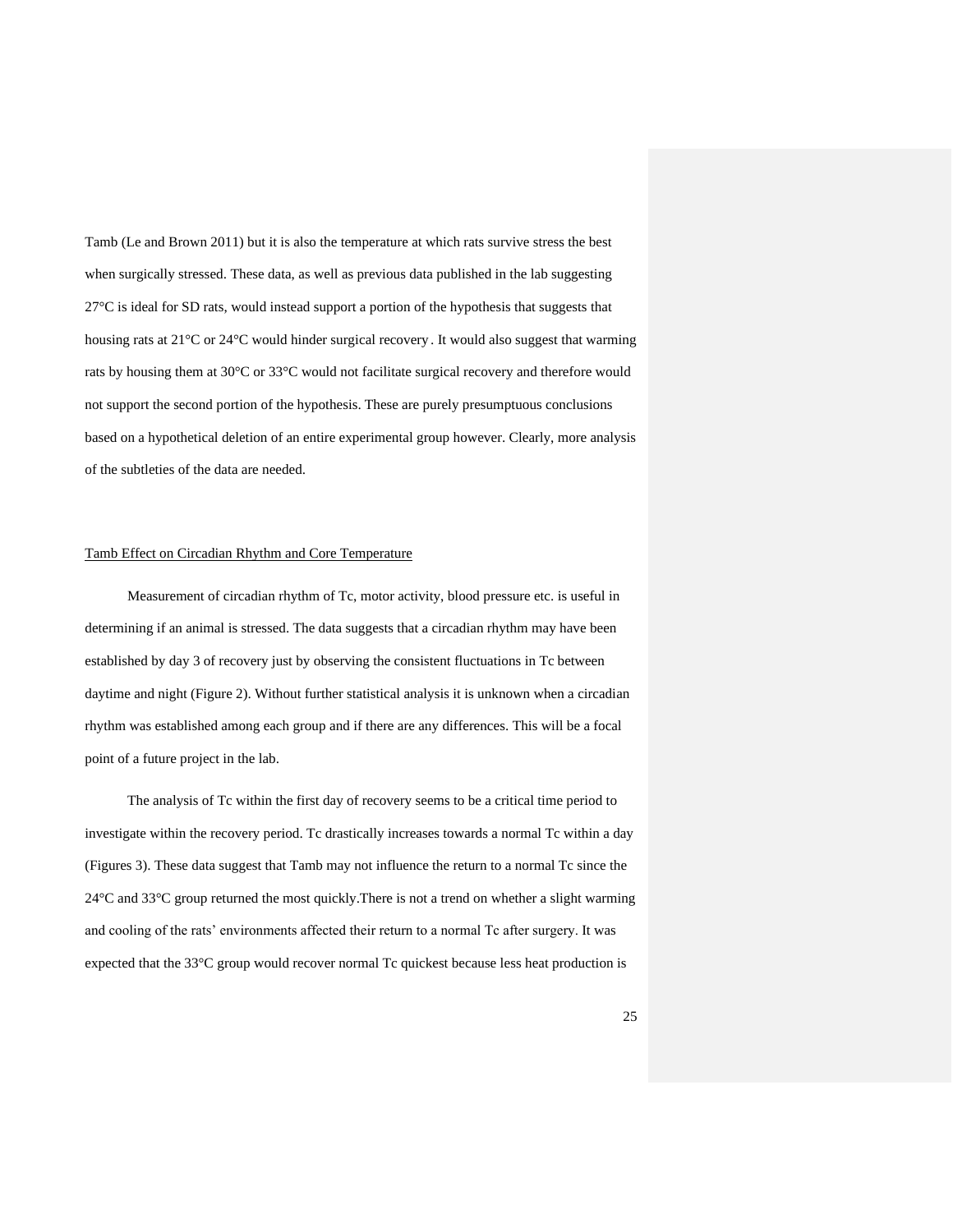needed and heat loss to the environment is reduced when an animal is held at a higher Tamb. Conversely, it was expected that the 21°C would recover the slowest because more heat production is needed to overcome environmental heat loss. These were not seen in this data.

#### Tamb Effects on Weight, Food Consumption and Water Consumption

As with any invasive surgery, body weight will drop post-surgery due to evaporative water loss, the reduction in feeding time the rats have during the preparation for surgery and the surgery itself, and then the recovery to a point when feeding can begin again. After surgery, the body weight of rats continued to drop among each Tamb until ~ day 3 of recovery (Figure 4). These drops in body weight may be due rats not eating as much as usual since reaching up for food is uncomfortable due to soreness secondary to abdominal surgery. However, food was supplied on the bottom of the cage so that rats would not have to reach for food. This food was also counted in the 'feeding' amounts of each rat. The dramatic drops in weight, as much as an 8%, can be due to multiple factors such as surgical stress and thermal stress; "significant weight loss in rats exposed to stressful conditions could be due to an increase in corticosterone levels" (Park et al. 2017). The group that returned to pre-surgical weight the most quickly were the 24°C or 27°C groups. Even though it was unknown whether Tamb would influence feeding and water consumption behaviors, this finding partially supports the prediction that the control group would more quickly return to pre-surgical weight than the colder Tamb groups.

Rats' feeding behaviors did not seem to differ between groups except for the 21°C and 33°C group data on day 6 of recovery (Figure 5). It was expected that rats housed at cooler temperatures would need more caloric intake to support heat generation from metabolic sources,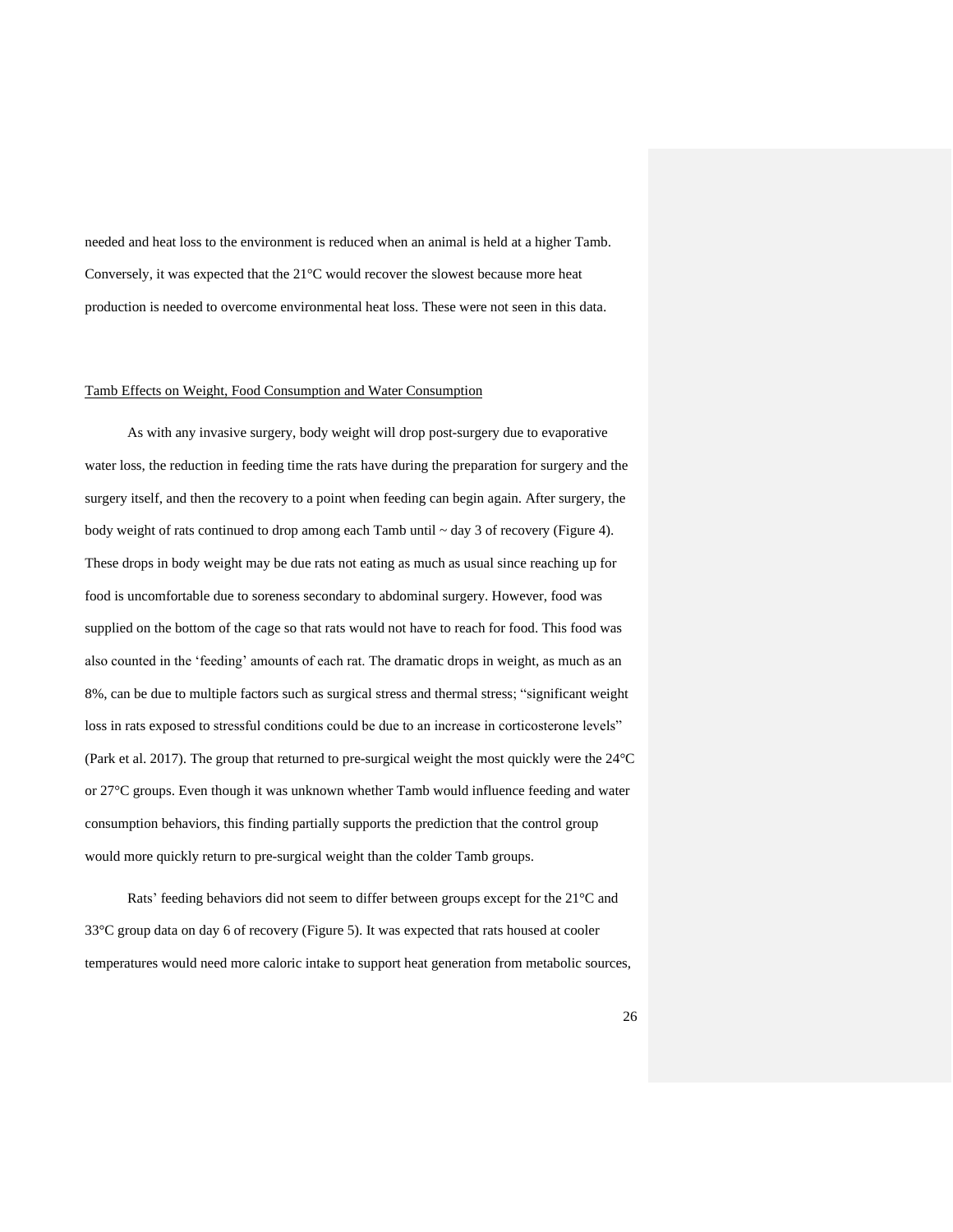like brown adipose tissues, compared to those housed at warmer temperature. The increased caloric intake in the 21°C group, although mild, would be consistent with that conclusion. The reduction in food/caloric intake in the 33°C on the same day would be consistent with an animal that does not need to generate body heat via metabolic mechanisms, and therefore would not need the caloric intake to support that. However, these conclusions are preliminary. More animals are needed in the study to tease out differences in between groups, if any.

The water consumption of rats among each Tamb group do not appear to differ but further statistical analysis would need to be done. It was expected that warm stressed rats would drink more to match evaporative water loss to a warmer environment. This was not seen in the data as the 27°C Tamb group had the highest water consumption by day 6 of recovery.

#### Project Limitations

The main limitation to this project was shortened length of time to complete the statistical analysis due to COVID-19. A more in-depth statistical analysis will need to be completed in the future. Also, due to COVID-19 and the closing of the Bioscience building, data from each of the rats pertaining to the survival data could not be accessed. Additionally, the sample size of each Tamb group was too small to make any accurate conclusions.

#### Project Pitfalls

During the project, there were several times when there were malfunctions in the computer data acquisition of Tc. For some rats that were a part of this project, there were large gaps of missing data in their Tc, therefore, we could not include these rats in the Tc analysis. This is partially why there was a different number of sample sizes among the Tc data versus the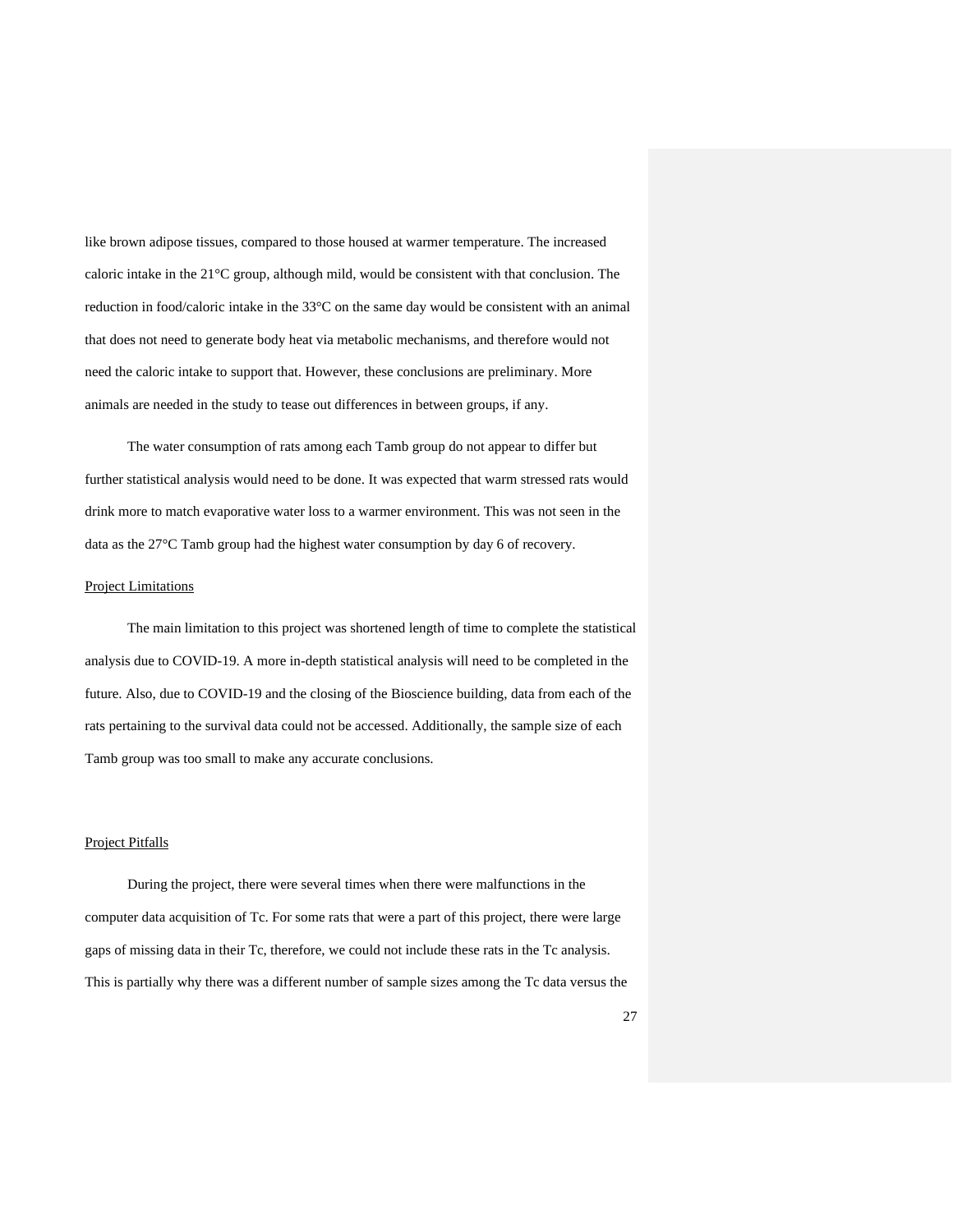body weight, water consumption, and food consumption data. Additionally, the mismatch in sample size between these analyses can also be contributed to human error. For example, the wrong recording of a rat's body weight during recovery resulted in excluding that rat from the body weight data. Overall, when computer software malfunctions and human error occurred, the animal was not included in the project.

#### Future project ideas

Various adjustments to this project can be done in the future to clarify aspects of the vague animal care guidelines regarding recovery from invasive surgery. One idea would be to measure the daily body weight, food consumption, and water consumption of rats for one week before surgical instrumentation. Since rats cannot be returned to the vivarium once they are removed according to IACUC rules, these measurements would need to be taken in the JMU vivarium daily. Then, following surgical instrumentation, the same measurements would be taken for the duration of recovery. This would be a strong addition to this project because it would help us better understand the effect Tamb has on these measurements.

Secondly, the measurement of stress of levels of rats during surgical recovery is of vast importance in determining whether a rat is fully recovered and ready for experimentation. However, it can be challenging in determining their stress level primarily by a rat's body language and behavior patterns, therefore, the measurements of hormones are often used since they are quantifiable. Corticosterone (cortisol) is the main stress hormone in rodents and is often measured to determine the stress level of a rat. One study found that obtaining blood samples from rats and using an ELISA kit demonstrated the greatest percent increase in plasma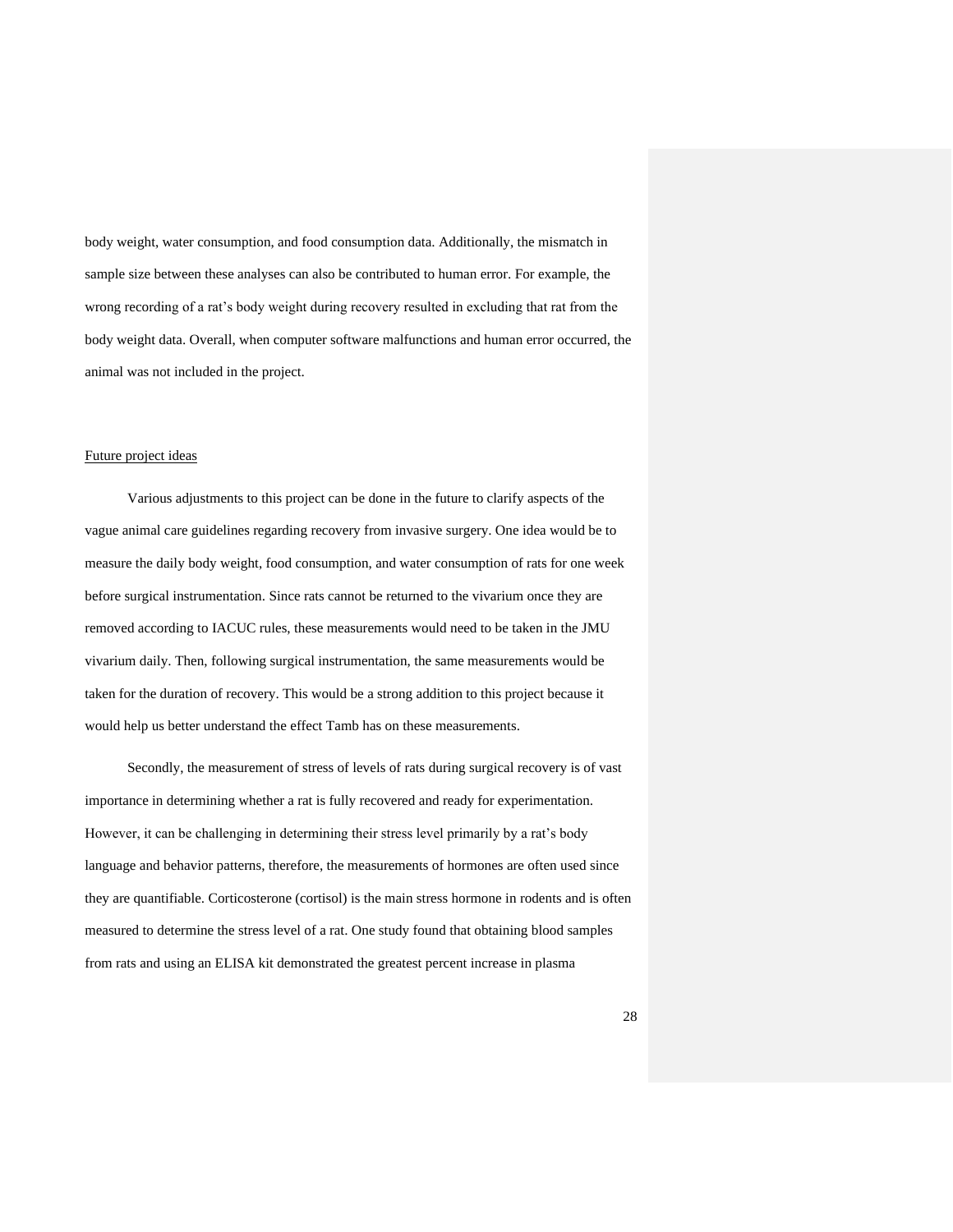corticosterone from baseline to acute stress conditions in rats (Bekhbat et al. 2018). There is great variation in testing kits that measure corticosterone, but the ELISA kit appears to be the most used and accurate kit. Another study that measured corticosterone in rats obtained blood samples by submerging their tails in 42 °C water to dilate their blood vessels, then drew blood from the lateral tail vein using a syringe. Then, after a few more procedures the ELISA kit was used to quantify the corticosterone levels, and the final concentration of corticosterone was calculated according to a fitted standard curve (Park et al. 2017). This method of measuring corticosterone in rats is minimally invasive and barely stressful for rats. Another way of measuring the corticosterone levels in rats is through saliva, urine and feces, but each method of measurement comes with pros and cons. "Blood and saliva yield an index of stress at one brief moment in time (point samples) and are, therefore, influenced by circadian variation, making it crucial that samples be collected at the same time each day (e.g., at the nadir of the rhythm). In contrast, urine and feces yield an index of stress reactivity over hours or possibly several days (steady-state samples) and are, therefore, less vulnerable to circadian variation" (National Research Council (US) Committee on Recognition and Alleviation of Distress in Laboratory Animals 2008). It is possible that using urine and feces to measure corticosterone could be the best way to measure stress over a few days of surgical recovery. In all, measurement of a rat's corticosterone levels is a good indicator to determine if the rat is fully recovered, on top of other measurements such as return to a normal Tc, circadian rhythm, and return to pre-surgical weight. Although expensive, investing in an ELISA kit in the future would be a tremendous addition to this project and lab in general if funding is available.

Measuring more physiological processes through radio telemetry would also be an accurate way to measure the stress level of the rat to monitor its recovery from surgery. Since the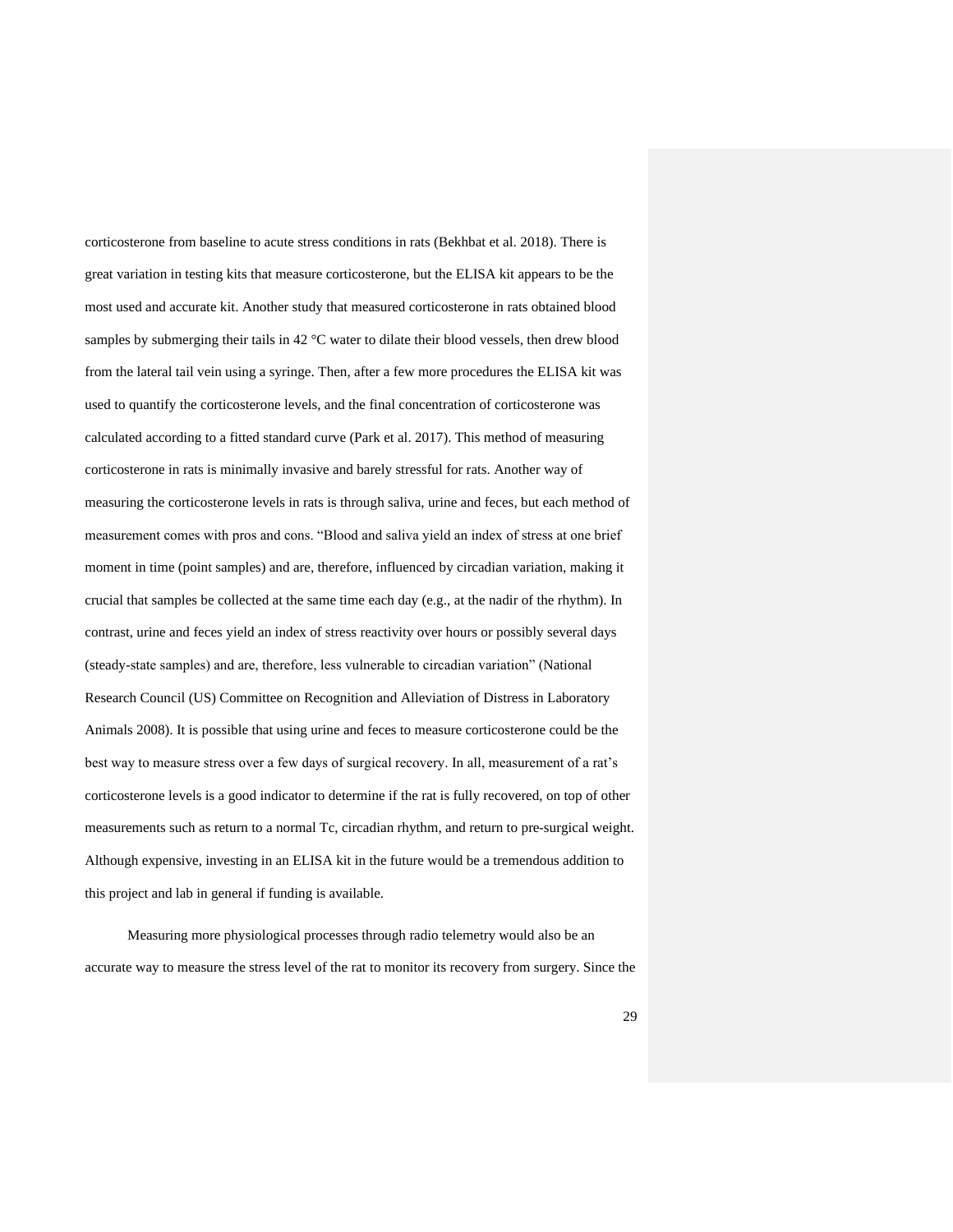development of stress is not necessarily associated with activation of the HPA axis, as hormonal changes are not necessarily present under all clearly stressful conditions. For example, animals that experience chronic neuropathic pain do not exhibit changes in circadian corticosteroid levels or oscillations in HPA responsivity to restrain (National Research Council (US) Committee on Recognition and Alleviation of Distress in Laboratory Animals 2008). Assessment of glucocorticoid levels has many limitations, therefore, measurement of physiological processes such as heart rate and blood pressure in addition to Tc can be a good addition to this project. "Telemetry has become the 'gold standard' for measuring blood pressure in laboratory animals, mainly because this technology reduces or eliminates discomfort caused to the animals" (Braba and Prabhakar 2009). Investing in radio telemetry probes that can measure Tc, heart rate, and blood pressure all at once would be helpful in comparing the stress levels of rats throughout surgical recovery. However, blood pressure, heart rate, and ECG have all be measured using radiotelemetry probes in the lab before (Le, et al 2011) but the surgical stress from implantation of those probes is exceptionally stressful on the animal and surgical success rates are also very low.

One key aspect of future work will be to determine when circadian cycling of Tc restarts after surgery in each Tamb group. This was beyond the scope of this study due to time constraints but was considered at the outset of this project. In fact, that could be an honor's thesis project of its own.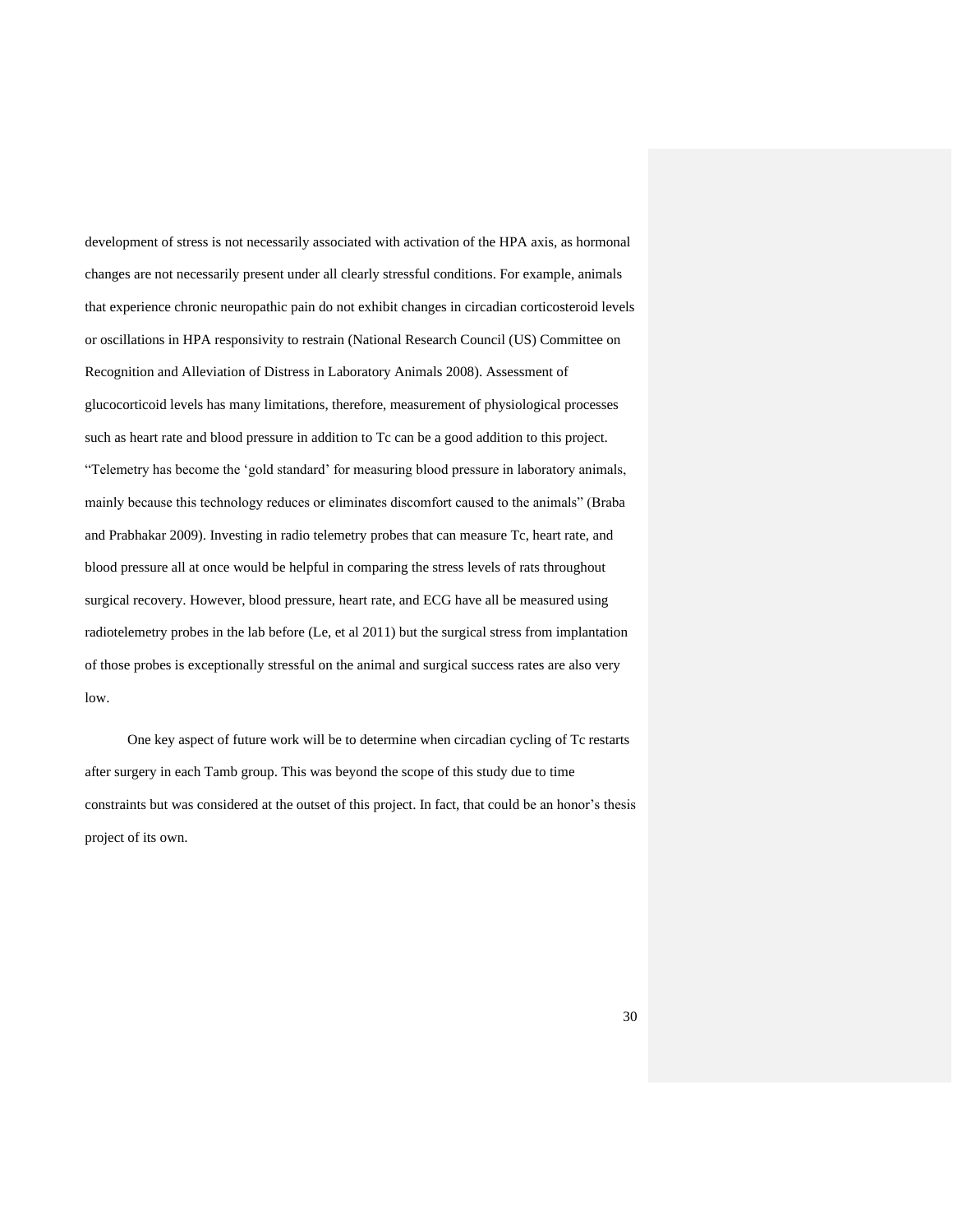#### **Conclusion**

In conclusion, current housing guidelines for SD rats allow them to recover from surgery at Tamb that are well below their preferred Tamb of 27°C. These include 21°C -24°C which may lead to a cold stressed animal. Combining this with surgical recovery stress may negatively affect the rat's survival. Although the  $21^{\circ}$ C group did not have the lowest survival rate, it may have been due to methodological design issue (discarding data from rats that did not survive 24 hours after surgery) instead of a preservation effect of housing at 21°C. The remainder of the survival rate data is in line with the hypothesis that housing rats at cool Tamb hinders survival. Although it was predicted that housing rats at warmer Tamb (30°C and 33°C) would facilitate recovery the survival rate and recovery of a normal Tc data do not support this. More animals need to be included and statistical analysis needs to be done to solidify these conclusions, however. Finally, analysis of how Tamb affects circadian cycling of Tc after surgery remains an intriguing future project as does the monitoring of other physiologic variables such as cortisol levels, and perhaps even cardiovascular parameters.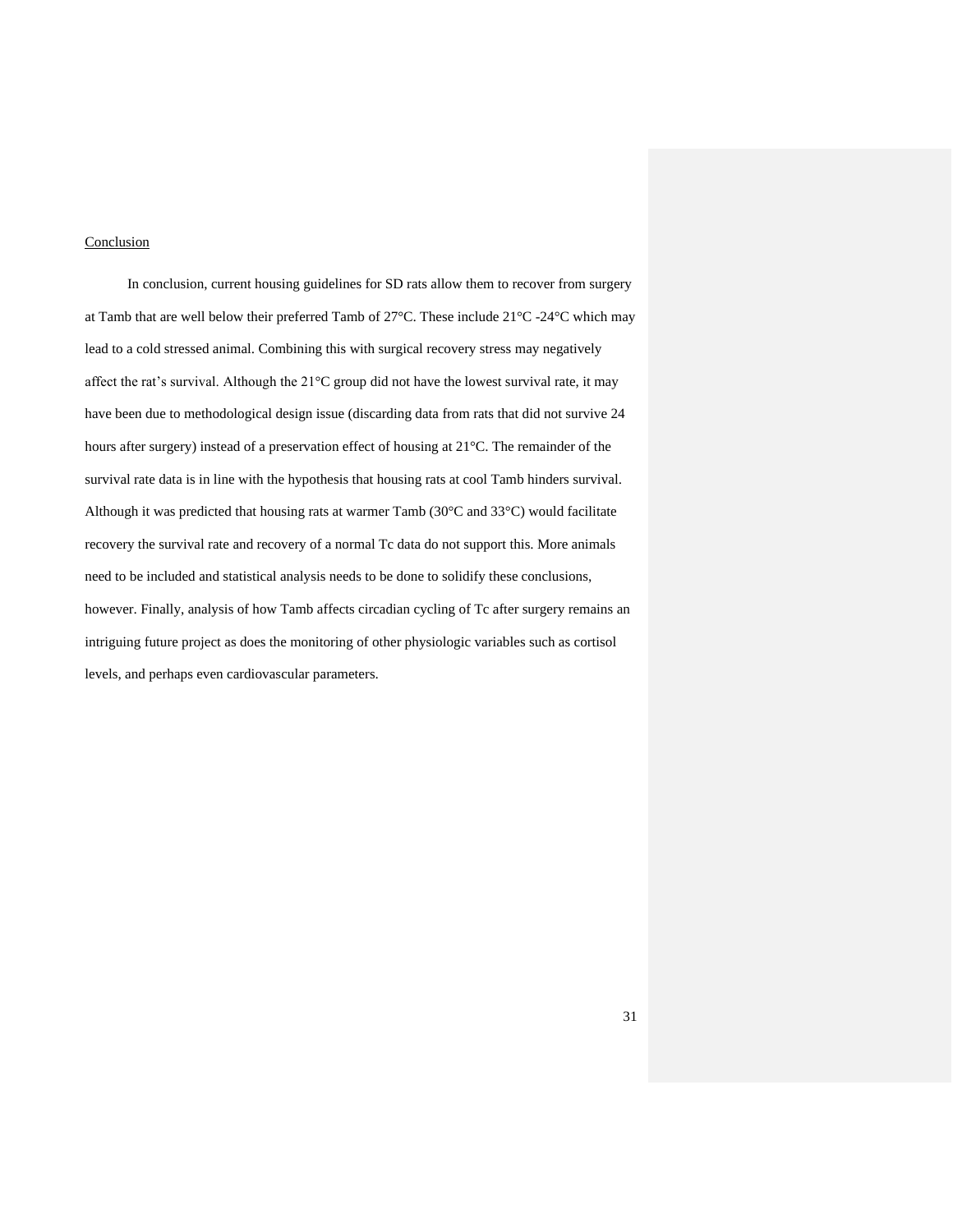#### **VIII. References**

Baisali, R., Hrudanada, M., Velayudhan, M. K. Role of the Medial Preoptic Area in Thermal Preference of Rats. Indian J Physiol Pharmacol. Vol 45 (2) pp. 445-450, 2001.

Bekhbat, M., Glasper, E. R., Rowson, S. A., Kelly, S. D., and Neigh, K. G. Measuring corticosterone concentrations over a physiological dynamic range in female rats. Physiology and Behavior. Vol. 194, pp. 73-76, 2018.

Blaha M. and Leon L. Surgical recovery in mice is dependent on analgesic choice: buprenorphine vs. indomethacin. FASEB 19: A183: 2005.

Braga, V. and Prabhakar, N. Refinement of Telemetry for Measuring Blood Pressure in Conscious Rats. Journal of the American Association for Laboratory Animal Science. Vol. 48, pp. 268–271, 2009.

Brown-Grant, K. Changes in Thyroid Activity of Rats Exposed to Cold. Journal of Physiology. Vol. 131, pp. 52-57, 1956.

Brown, J.W. Whitehurst, M.E. Gordon, C.J. Carroll, R.G. Thermoregulatory Set Point Decreases After Hemorrhage in Rats. The Shock Society. Vol. 23, pp. 239-241, 2004.

Environment, Housing, and Management. Guide for the Care and Use of Laboratory Animals. 8th edition, pp. 1-246, 2011.

Gaskill, G.N. and Garner, J. P. Stressed out: providing laboratory animals with behavioral control to reduce the physiological effects of stress. [Lab Animal.](https://www.nature.com/laban) Vol, 46, pp. 142–145, 2017.

Greene, A. N., Clapp, S. L., and Alpper, R. H. Timecourse of recovery after surgical intraperitoneal implantation of radiotelemetry transmitters in rats. Journal [of Pharmacological](https://www.sciencedirect.com/science/journal/10568719)  [and Toxicological Methods.](https://www.sciencedirect.com/science/journal/10568719) [Vol, 56, Issue 2,](https://www.sciencedirect.com/science/journal/10568719/56/2) pp. 218-222, 2007.

Gibbs, D. M. Hypothalamic epinephrine is released into hypophysial portal blood during stress. Science Direct. Vol. 335, pp. 360-364, 1985.

Gordon, C.J. Temperature Regulation in Laboratory Rodents. Cambridge University Press. Vol. 1, pp. 1-269, 1993.

Hainsworth, F.R. Saliva spreading, activity, and body temperature regulation in the rat. American Physiological Society. Vol. 212, pp. 1288-1292, 1967.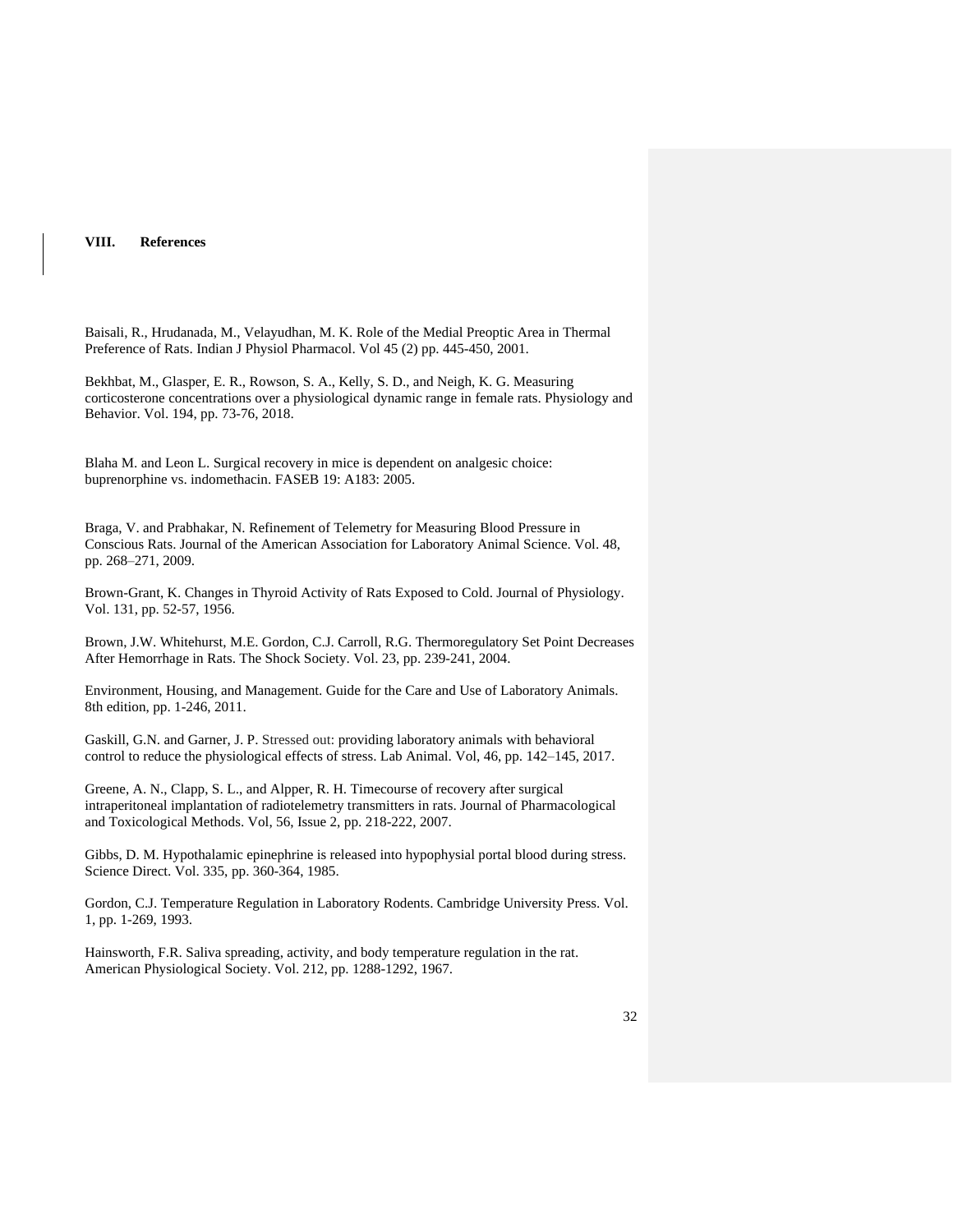Himms-Hagen, J. Nonshivering thermogenesis. Brain Research Bulletin. Vol. 12, pp. 151-160, 1984.

Makino, M., [Takezawa, H., Hirai,](https://www.ahajournals.org/doi/full/10.1161/01.CIR.96.5.1667) M., Siato, H, and Ebhiara, S. Circadian Rhythms of Cardiovascular Functions Are Modulated by the Baroreflex and the Autonomic Nervous System in the Rat. American Heart Association. Vol. 96, Issue 5, pp. 1667-1674, 1997.

Morrison, S. F. Activation of 5-HT1A receptors in raphe pallidus inhibits leptin-evoked increases in brown adipose tissue thermogenesis. American Journal of Physiology. Vol. 286, pp. 382-397, 2004.

National Research Council (US) Committee on Recognition and Alleviation of Distress in Laboratory Animals. Recognition and Alleviation of Distress in Laboratory Animals. Washington (DC): National Academies Press (US). Vol 3, 2008.

Park, S. E., Park, D., Song, K., Seong, J., Chung, S., and Youn, I. Differential heart rate variability and physiological responses associated with accumulated short- and long-term stress in rodents. Physiology and Behavior. Vol. 171, pp. 21-31, 2017.

Perret-Gentil, M. I. Rodent Surgery: Application of Aseptic Technique and Perioperative Care. Laboratory Animal Resources Center, *University of Texas at San Antonio,* 2015.

Pham-Le, N.M. Brown, JW. Effect of Thermopreference on Circadian Thermoregulation in Sprague-Dawley and Fisher 344 Rats. Journal of Thermal Biology. Pp. 309–315, 2012.

Pham-Le, NM, Cockburn CL, Nowell KN, Brown JW. Activation of GABAA or 5HT1A receptors in the raphé pallidus abolish the cardiovascular responses to exogenous stress in conscious rats. Brain Research Bulletin 86 (2011) 360– 366.

Prudian, F. Gentenbein, M. Pelissier, A.L. Bruguerolle, L.A. Daily rhythms of heart rate, temperature and locomotor activity are modified by anaesthetics in rats: a telemetric study. Naunyn-Schmiedeberg's Arch Pharmacol 355:774–77, 1997.

Roehl,A. B., Teubner, A., Funcke, S., Goetzenich, A., Rossaint, R., Tolba, R., and Hein, M. Accidental renal injury by an external heating device during surgery in rats. Laboratory Animals. Vol, 45, pp. 45–49, 2011.

Romanovsky, A.A. Ivanov, A.I. Shimansky, Y.P. Selected Contribution: Ambient temperature for experiments in rats: a new method for determining the zone of thermal neutrality. Journal of Applied Physiology. Vol. 92, pp. 2667–2679, 2002.

Taylor, D. Study of Two Devices Used To Maintain Normothermia in Rats and Mice During General Anesthesia. Journal of the American Association for Laboratory Animal Science. Vol. 46, No. 5, pp. 37-41, 2007.